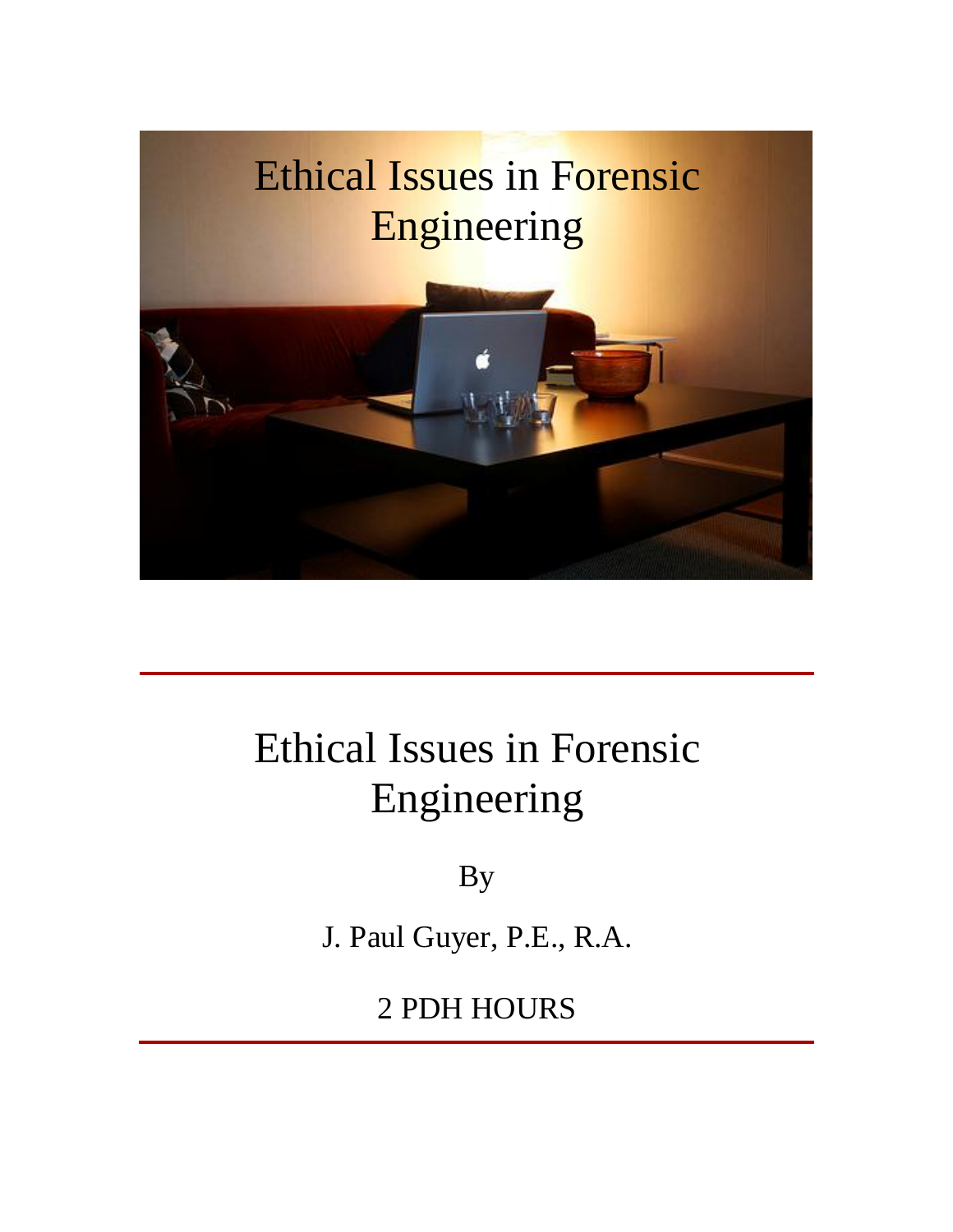# Issues **Ethical Issues<br>in Forensic** Engineering

**G u ye r P ar t n e r s 4 4 2 4 0 C l u b h o u s e D r i v e E l M a c e ro , C A 9 5 6 1 8 ( 5 3 0 ) 7 7 5 8 - 6 6 3 7 j p g u y e r [@](mailto:jpguyer@pacbell.net) p a c b e l l . n e t**

# J. Paul Guyer, P.E., R.A.

Paul Guyer is a registered mechanical engineer, civil engineer, fire protection engineer and architect with over 35 years experience in the design of buildings and related infrastructure. For an additional 9 years he was a principal advisor to the California Legislature on infrastructure and capital outlay issues. He is an engineering graduate of Stanford University and studied law for three years at the McGeorge School of Law. He has held numerous national, state and local offices with the American Society of Civil Engineers and National Society of Professional Engineers. He is a Fellow of ASCE and the Architectural Engineering Institute.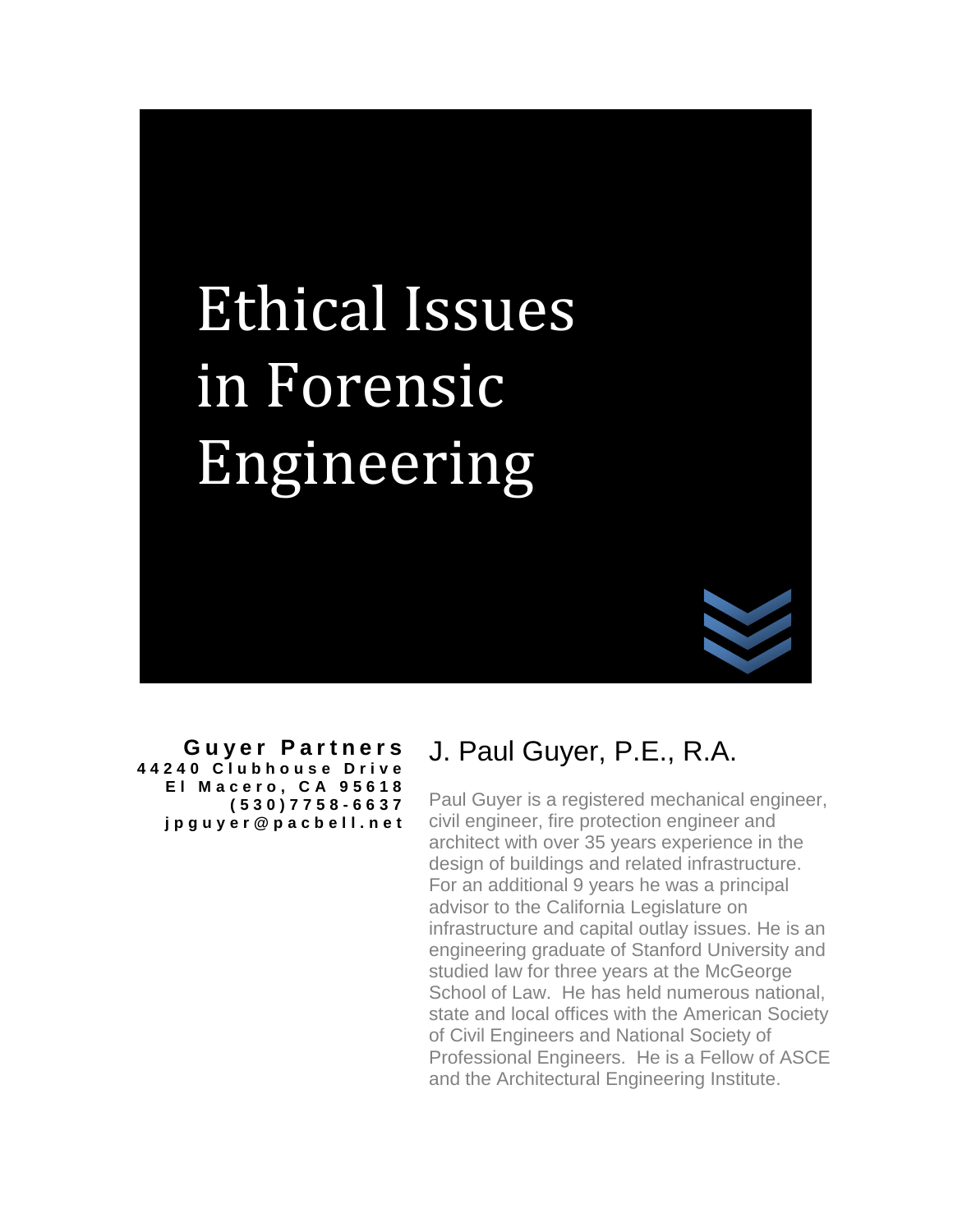### **CONTENTS**

- **1. INTRODUCTION**
- **2. WHAT IS FORENSIC ENGINEERING?**
- **3. FRAMING THE ETHICAL ISSUES**
- **4. SYSTEMS OF LAW**
- **5. LINEAR AND NON-LINEAR THINKERS**
- **6. MATERIALISM**
- **7. THE ETHICAL ISSUES**
- **8. RESOLVING THE ETHICAL ISSUES**
- **9. THE ROAD FORWARD**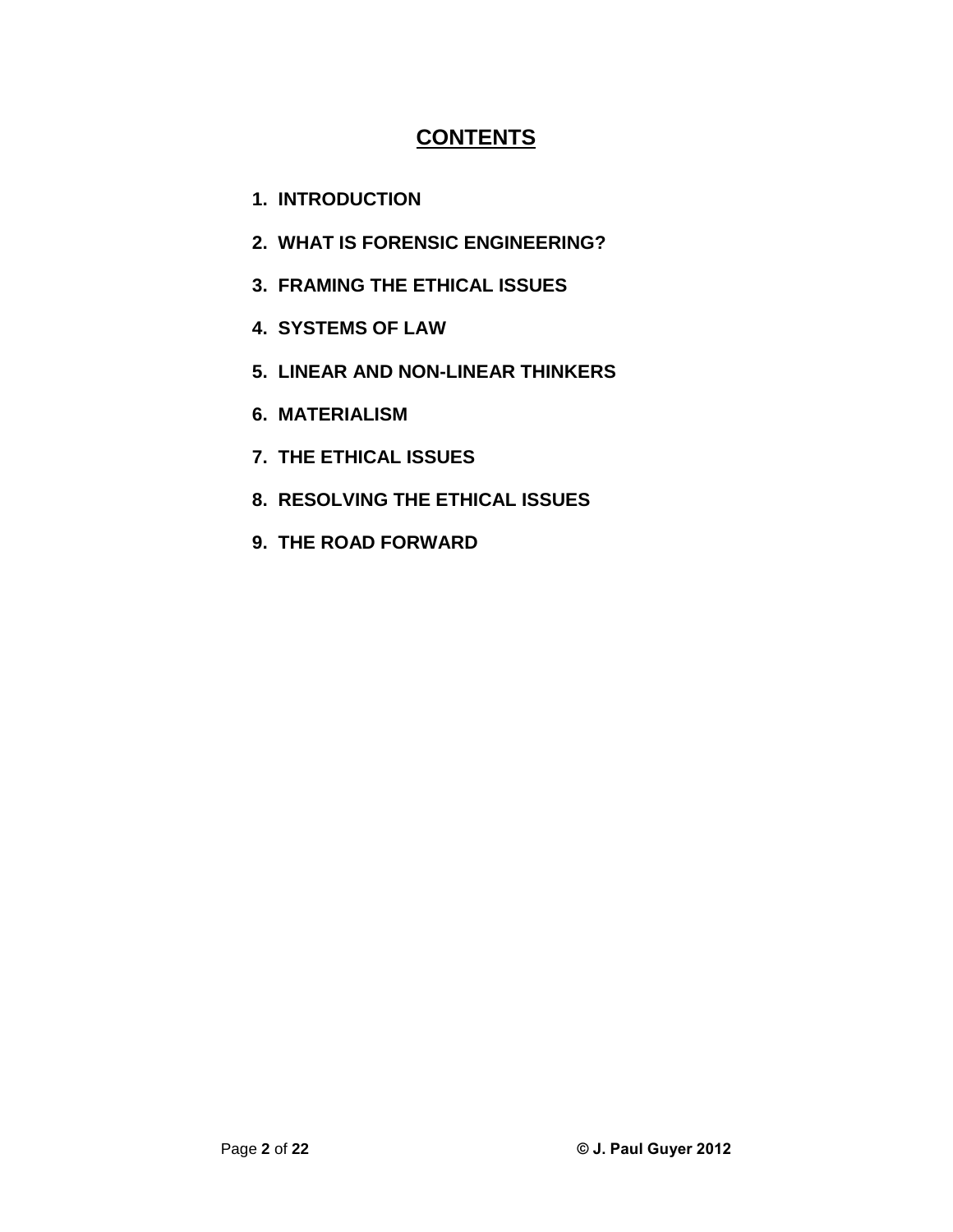#### **1. INTRODUCTION**

Professional engineers who have reached mid-career may have heard the term forensic engineer<sup>î</sup> but do not know much about what <sup>a</sup> forensic engineer does. That is because forensic engineering is not an engineering discipline but a business enterprise connected to the legal industry in the United States. It is an enterprise that challenges the public and practicing professional engineers.

#### **2. WHAT IS FORENSIC ENGINEERING?**

Here are some definitions from different sources:

- Forensic engineering is the investigation of materials, products, structures or components that fail or do not operate or function as intended, causing personal injury or damage to property. The consequences of failure are dealt with by the law of product liability.
- The application of accepted engineering practices and principles for discussion, debate, argumentative, or *legal* purposes.
- Application of engineering methods in determination and interpretation of causes of damage to, or failure of, equipment, machines, or structures.
- Forensic engineering is defined as the application of the art and science of engineering in matters which are in, or may possibly relate to, the jurisprudence system, inclusive of alternative dispute resolution.
- Page **<sup>3</sup>** of **<sup>22</sup> © J. Paul Guyer <sup>2012</sup>** hearings and trials in administrative or judicial proceedings, and the Forensic engineering is the application of the art and science of engineering in the *jurisprudence system*, requiring the services of legally qualified professional engineers. Forensic engineering may include the investigation of the physical causes of accidents and other sources of claims and litigation, preparation of engineering reports, testimony at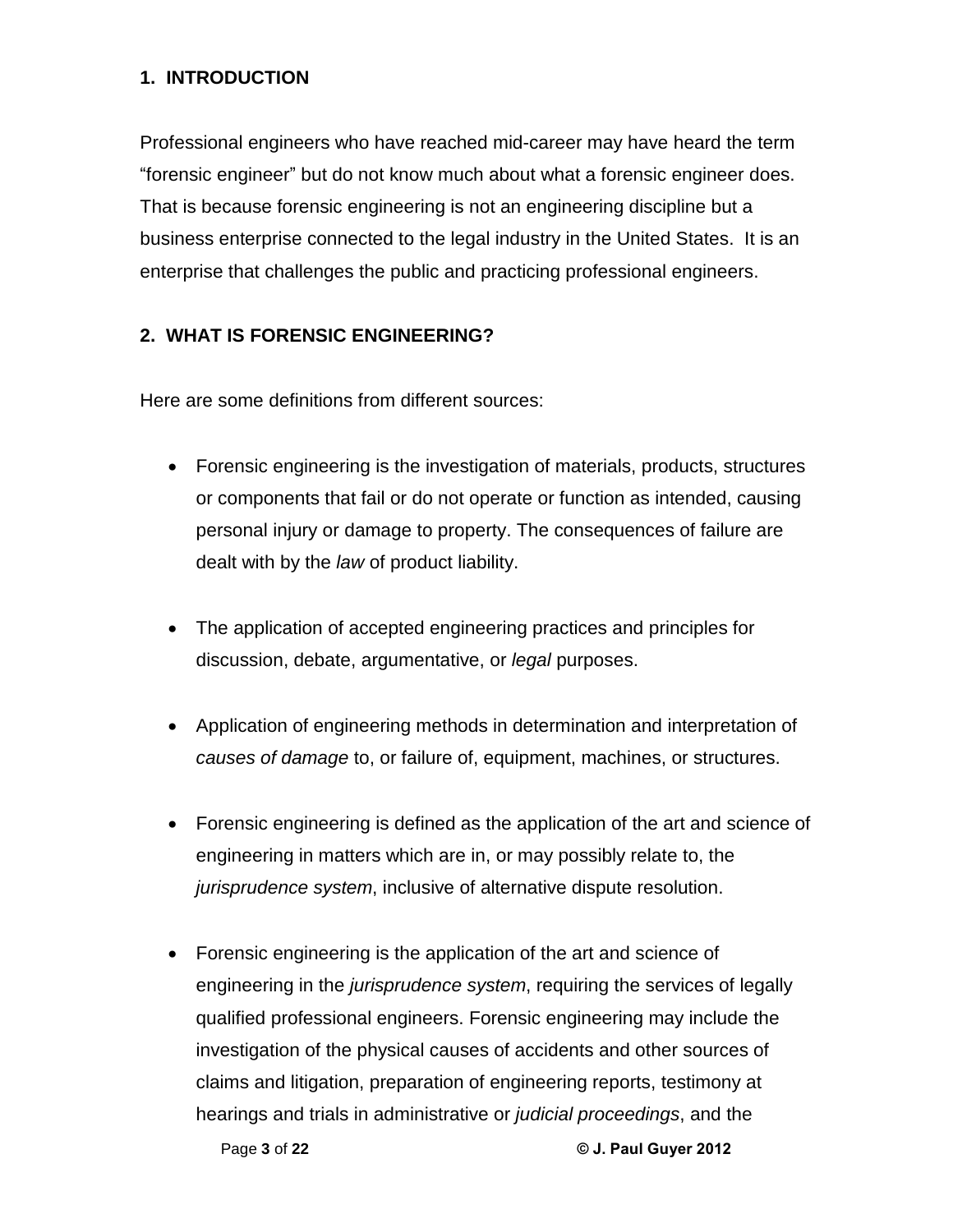rendition of advisory opinion to assist in the resolution of disputes affecting life or property.

 Forensic engineering is the application of engineering principles to the investigation of failures or other performance problems. Forensic engineering also involves testimony on the findings of these investigations before a court of law or other judicial forum, when required.

From these and other sources it is reasonable to conclude that forensic engineering is (a) a business enterprise and not an engineering discipline and (b) it is ancillary to the legal system in the United States.

#### **2.1 FORENSIC ENGINEERING IS NOT AN ENGINEERING DISCIPLINE.**

Engineering is the art and science of applied physics. Training and practice in engineering is, for obvious reasons, structured consistent with the principles of physics. For example electrical engineering is the art and science of application of the physical principles of electricity. Mechanical engineering is the application of the physical principles of mechanics. And so forth. But there are no physical principles of the physical principles of m<br>principles of "forensics."

#### **2.2 FORENSIC ENGINEERING IS A BUSINESS ENTERPRISE.**

Forensic engineering is a business enterprise. The objective of its practitioners is mercantile, that is, to earn money with which to buy the goods and services that will allow them to lead a secure, comfortable and enriching life. This is the reason people seek out and pursue jobs and careers. This is all perfectly reasonable.

#### **2.3 FORENSIC ENGINEERING IS AN APPENDAGE OF THE LEGAL SYSTEM IN THE UNITED STATES.**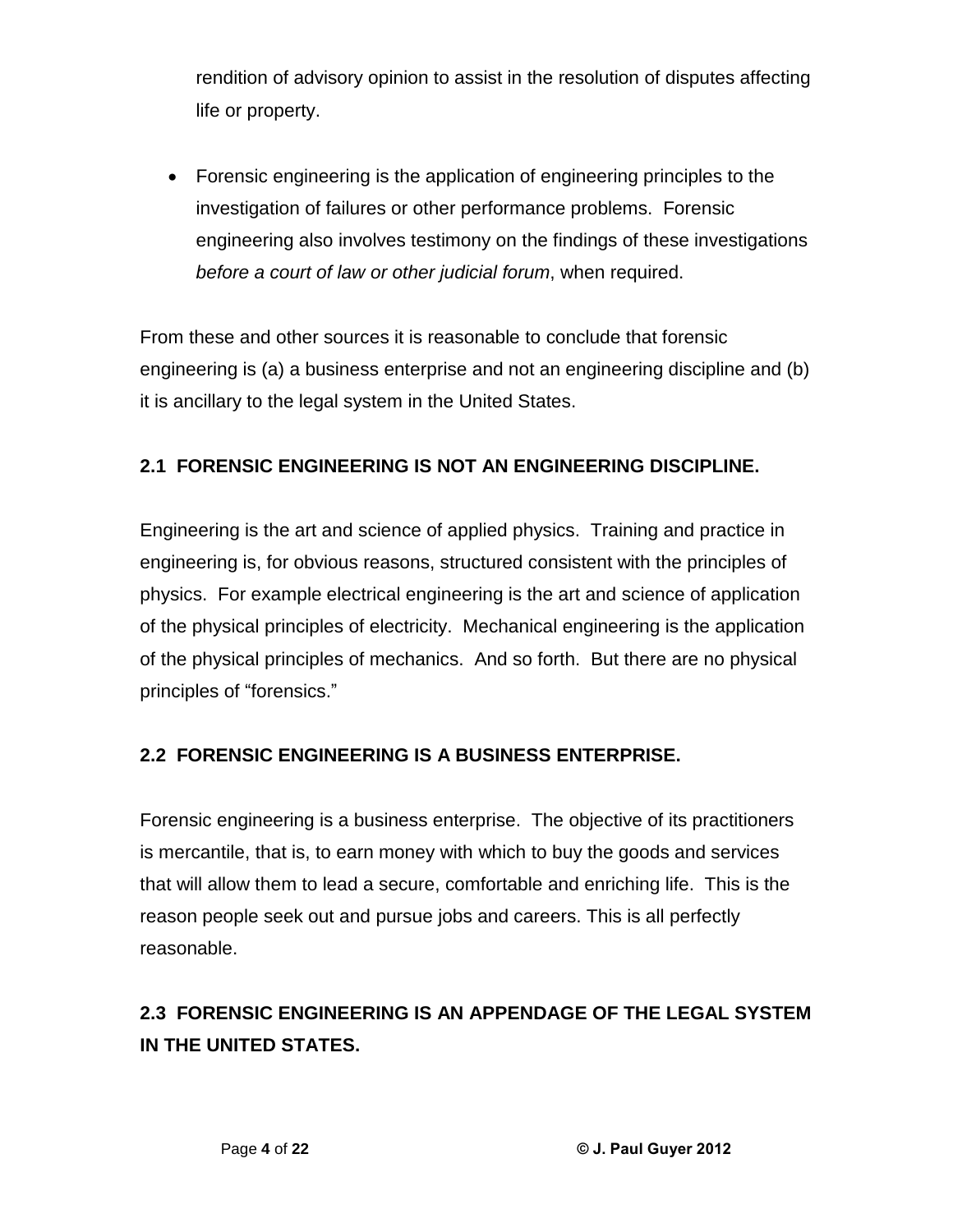Forensic engineers are participants in the legal system in the United States. This is clear from the quotations above and many other sources. For example....

- ै।<br>● "the *law* of product liability" ● "the *law* of product liabili<br>● "or *legal* purposes"
- 
- "or *legal* purposes"<br>● "interpretation of *causes of damage*" • "interpretation of *causes of dami*<br>• "the *jurisprudence system*"
- 
- "the *jurisprudence system*"<br>"application of the art and science of engineering in the *jurisprudence* ● "application o<br>system"
- ingtiverenaby system<sup>?</sup><br>■ "of these investigations *before a court of law or other judicial forum*"

#### **3. FRAMING THE ETHICAL ISSUES**

To address the ethical issues presented by a forensic engineer in a formal legal To address the ethical issues presented by a forensic engineer in a formal legal<br>system (in the United States the "common law" system), it will be helpful to describe (a) the actors in a legal dispute generically and in customary common law terminology, and (b) the possible just and unjust outcomes that may result from the actions of a forensic engineer. Table 3-1 is a framework for the actors in a formal legal dispute. Table 3-2 is a framework for the possible just and unjust outcomes that may result from the actions of a forensic engineer.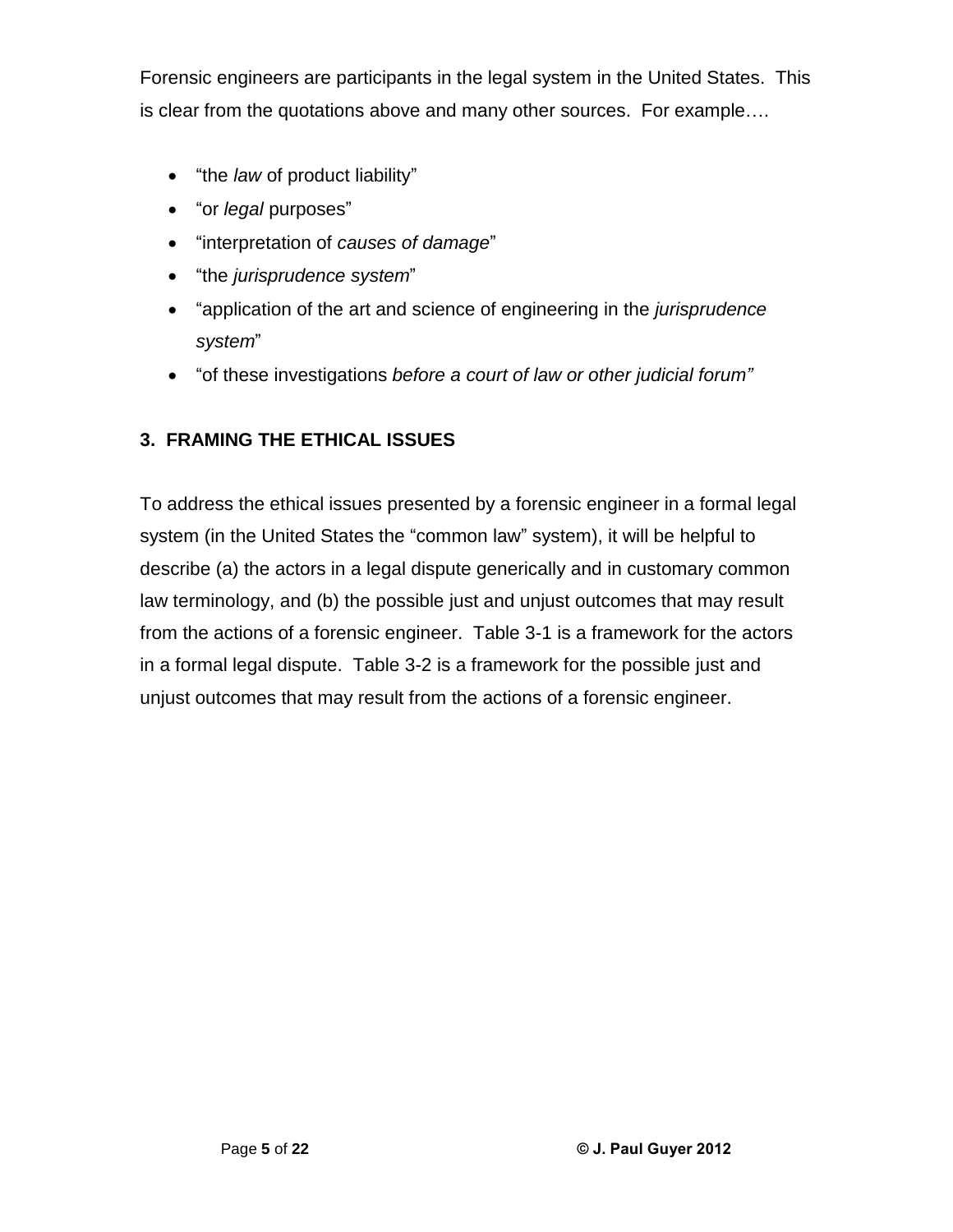| TABLE 3-1                                                                                                                                                                                                                                                                                 |                                   |  |  |
|-------------------------------------------------------------------------------------------------------------------------------------------------------------------------------------------------------------------------------------------------------------------------------------------|-----------------------------------|--|--|
| <b>DESCRIPTION OF PARTIES TO A DISPUTE</b><br>IN A FORMAL LEGAL SYSTEM (COMMON LAW)                                                                                                                                                                                                       |                                   |  |  |
| <b>GENERIC TERM AND DESCRIPTION</b>                                                                                                                                                                                                                                                       | <b>LEGAL TERM</b>                 |  |  |
| <b>JUDICIAL AUTHORITY</b> - The person or<br>persons in a formal legal system who have the<br>power to decide if a claim of damages is<br>legitimate and compensation by the accused<br>party of the accusing party is just.                                                              | <b>JUDGE and/or JURY</b>          |  |  |
| <b>ACCUSING PARTY</b> - The person or entity<br>claiming to have been injured or damaged and<br>to be entitled to compensation by the accused<br>party.                                                                                                                                   | <b>PLAINTIFF</b>                  |  |  |
| <b>Accusing Party's ADVOCATE - A person</b><br>hired by the accusing party to persuade the<br>judicial authority to render a judgment<br>favorable to the accusing party.                                                                                                                 | <b>Plaintiff's LAWYER</b>         |  |  |
| Accusing Party's FORENSIC ENGINEER - A<br>professional engineer hired by the accusing<br>party or the accusing party's advocate to<br>present technical evidence intended to<br>persuade the judicial authority to render a<br>judgment favorable to the accusing party.                  | <b>Plaintiff's EXPERT WITNESS</b> |  |  |
| <b>ACCUSED PARTY</b> - The person or entity<br>accused of injuring or damaging the accusing<br>party.                                                                                                                                                                                     | <b>DEFENDANT</b>                  |  |  |
| Accused Party's ADVOCATE - A person<br>hired by the accused party to persuade the<br>judicial authority to render a judgment<br>favorable to the accused party.                                                                                                                           | <b>Defendant's LAWYER</b>         |  |  |
| Accused Party's FORENSIC ENGINEER - A<br>professional engineer hired by the accused<br>party or the accused party's advocate to<br>present technical evidence intended to<br>persuade the judicial authority to render a<br>judgment finding the accusing party's claim<br>without merit. | <b>Defendant's EXPERT WITNESS</b> |  |  |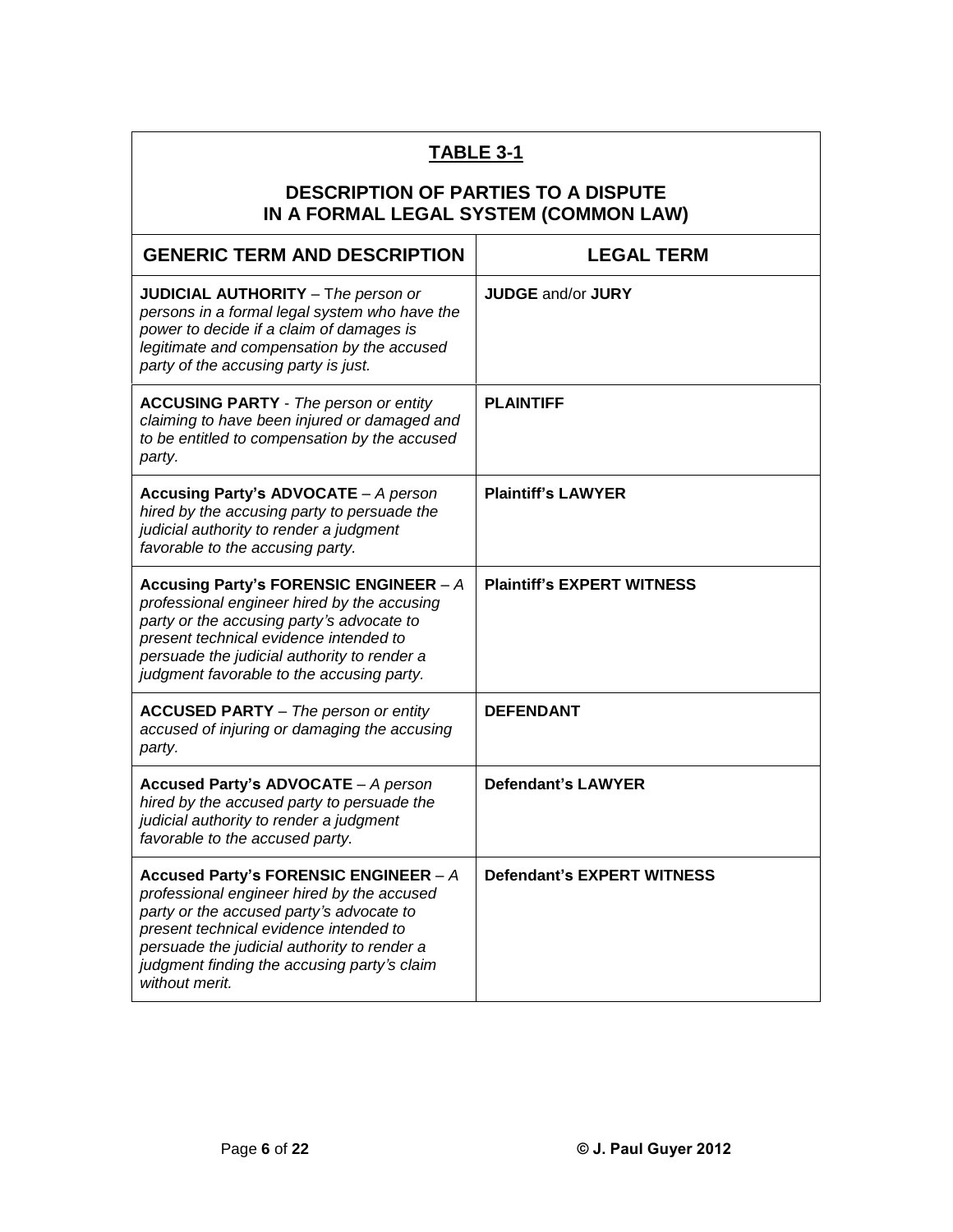#### **TABLE 3-2**

#### **POSSIBLE OUTCOMES THAT MAY RESULT FROM THE ACTIONS OF A FORENSIC ENGINEER IN A FORMAL LEGAL SYSTEM (COMMON LAW)**

| <b>JUST</b>                                    | <b>UNJUST</b>                                    |
|------------------------------------------------|--------------------------------------------------|
| <b>JUDICIAL AUTHORITY</b> may reach a just     | <b>JUDICIAL AUTHORITY</b> may reach an unjust    |
| conclusion and the accusing party is thereby   | conclusion and the accusing party is thereby     |
| justly compensated by the accused party        | unjustly enriched at the expense of the unjustly |
| responsible for an injury or damages.          | accused party.                                   |
| <b>FORENSIC ENGINEER</b> may provide true,     | <b>FORENSIC ENGINEER</b> may provide false,      |
| complete, and unbiased technical testimony     | incomplete, and biased technical testimony and   |
| and evidence.                                  | evidence.                                        |
| FORENSIC ENGINEER has no pecuniary             | <b>FORENSIC ENGINEER</b> has a pecuniary         |
| interest in prevalence of the party upon whose | interest in prevalence of the party upon whose   |
| behalf he provides testimony and evidence.     | behalf he provides testimony and evidence.       |
| Evidence provided by FORENSIC ENGINEER         | Evidence provided by FORENSIC ENGINEER           |
| does not influence or persuade unjustly        | influences or persuades unjustly accused party   |
| accused party to unjustly compensate accusing  | to unnecessarily compensate accusing party       |
| party because of prospective expense for       | because of prospective expense for accused       |
| accused party to seek just exoneration by the  | party to seek just exoneration by the judicial   |
| judicial authority.                            | authority.                                       |

A discussion of three social constructs will be helpful in understanding and A discussion of three social constructs will be helpful in understanding a<br>addressing the ethical issues in forensic engineering. These are….

- **Systems of Law:** Civil/Common/Islamic
- **Linear and Non-Linear Thinkers:** Rule driven versus goal driven  $\|\cdot\|$
- **Materialism:** The theory or attitude that physical well-being and worldly possessions constitute the greatest good and highest value in life.

Let's talk about these. Then we may better understand the ethical issues in

٦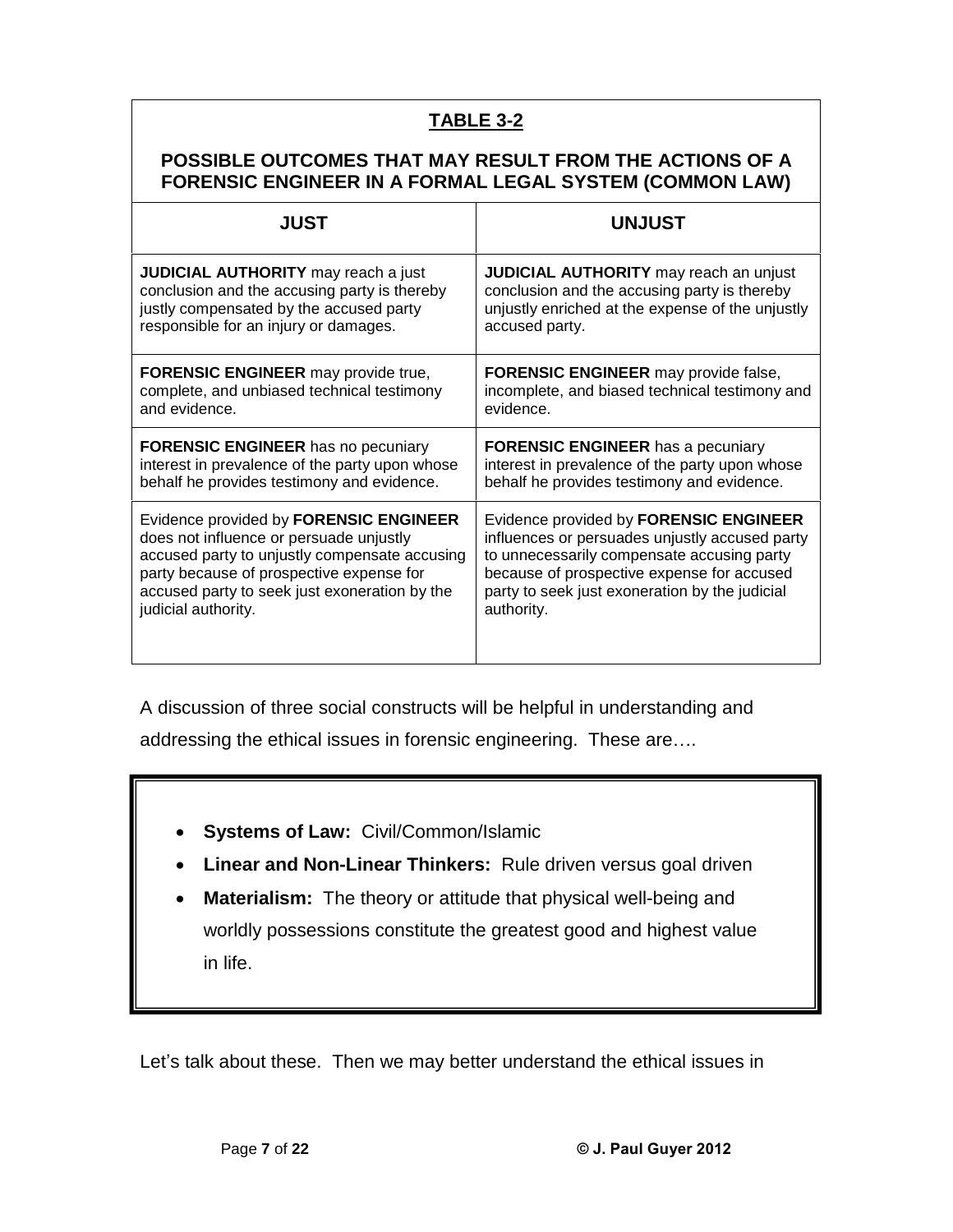forensic engineering and be better prepared to seek a resolution that is fair and reasonable to the public and the professional engineering community. The first is reasonable to the publ<br>systems of law....

#### **4. SYSTEMS OF LAW**

There are three substantive legal systems in the world:

- Civil Law
- Common Law
- Islamic Law

A fourth system of law, observed in a limited number of countries, can be characterized as "bijuridical", that is, a combination of Civil and Common Law. Figure 3-1 shows the distribution of these principal legal systems globally.



# Figure 3-1

#### Systems of Law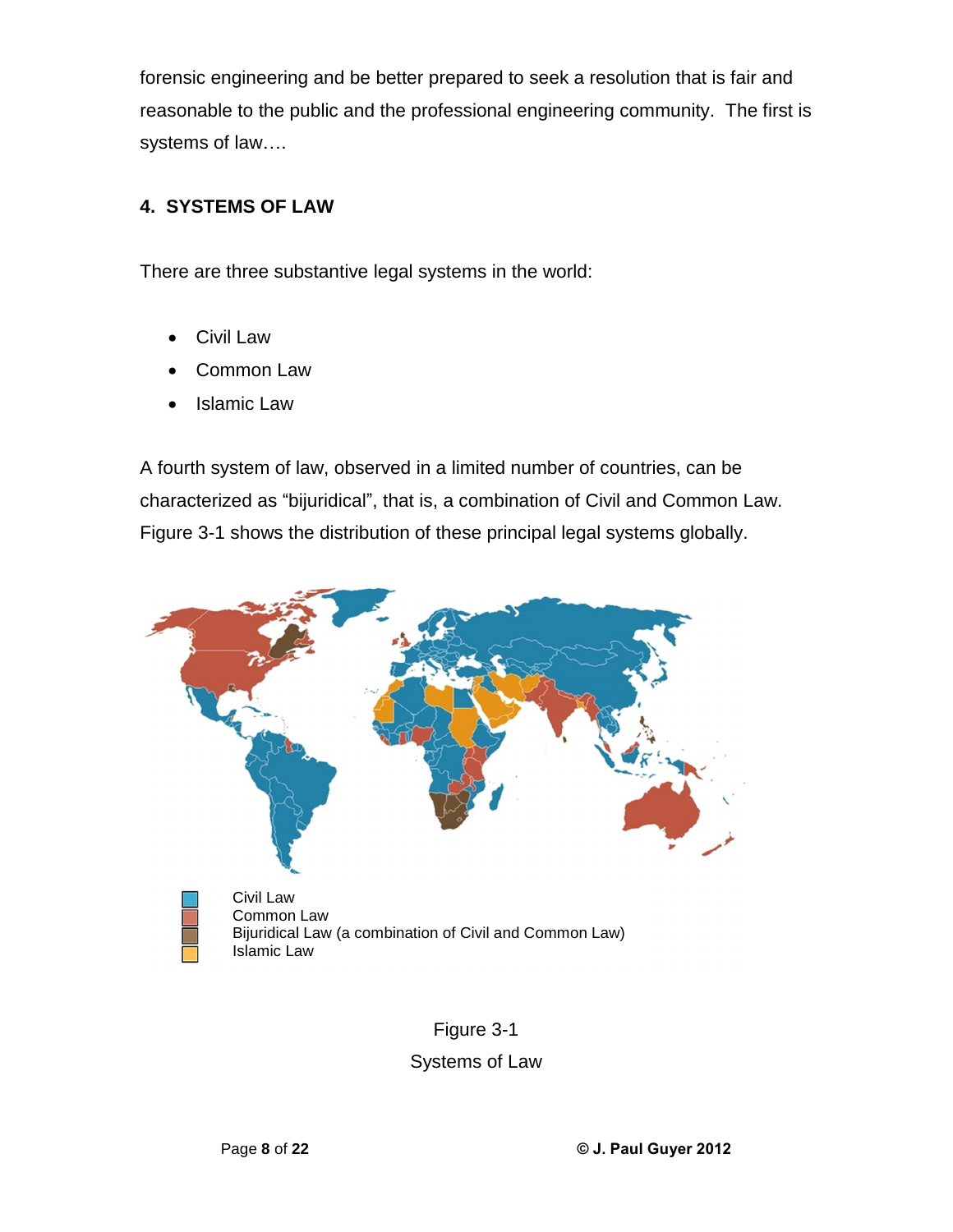**4.1 CIVIL LAW.** Civil law is the most widespread system of law in the world. Under Civil Law, the law-of-the-land is enunciated and approved by a duly constituted governmental body of appropriate authority (a parliament, congress, legislature, etc.) and thereupon codified (written-down and published in print or, in this day and age, in digital format).

There are two important distinguishing characteristics of Civil Law:

- The law is established and enunciated (written down) by an appropriately established governmental body (a parliament, congress, legislature, etc.), not by the exercise of the prerogative of individual judges.
- In the Civil Law system the judge is responsible for reaching a just conclusion. In this pursuit, the judge in a Civil Law system has at his disposal the resources (such as investigators) needed to discover facts so as to reach a just conclusion. That means, the judge has the responsibility to compel the presence of and to interrogate witnesses, demand the production of documentary evidence, and to order court investigators to investigate, discover and report facts that are needed for the judge to reach a just conclusion.

Coditification of Civil Law is considered to have begun with the Code of Hammurabi in Babylon ca. 1790 BC; Civil Law systems developed during the Roman Empire. Civil Law today is interpreted rather than developed or made by judges. Only legislative enactments (rather than legal precedents, as in Common Law) are considered legally binding.

**4.2 COMMON LAW.** Common Law is globally less prevalent than Civil Law. Under Common Law, the law-of-the-land may or may not have originally been enunciated and approved by a duly constituted governmental body of appropriate authority. There are two important distinguishing characteristics of Common Law:

• In Common Law the law may be established and enunciated (written down) by (a) an appropriately established governmental body (a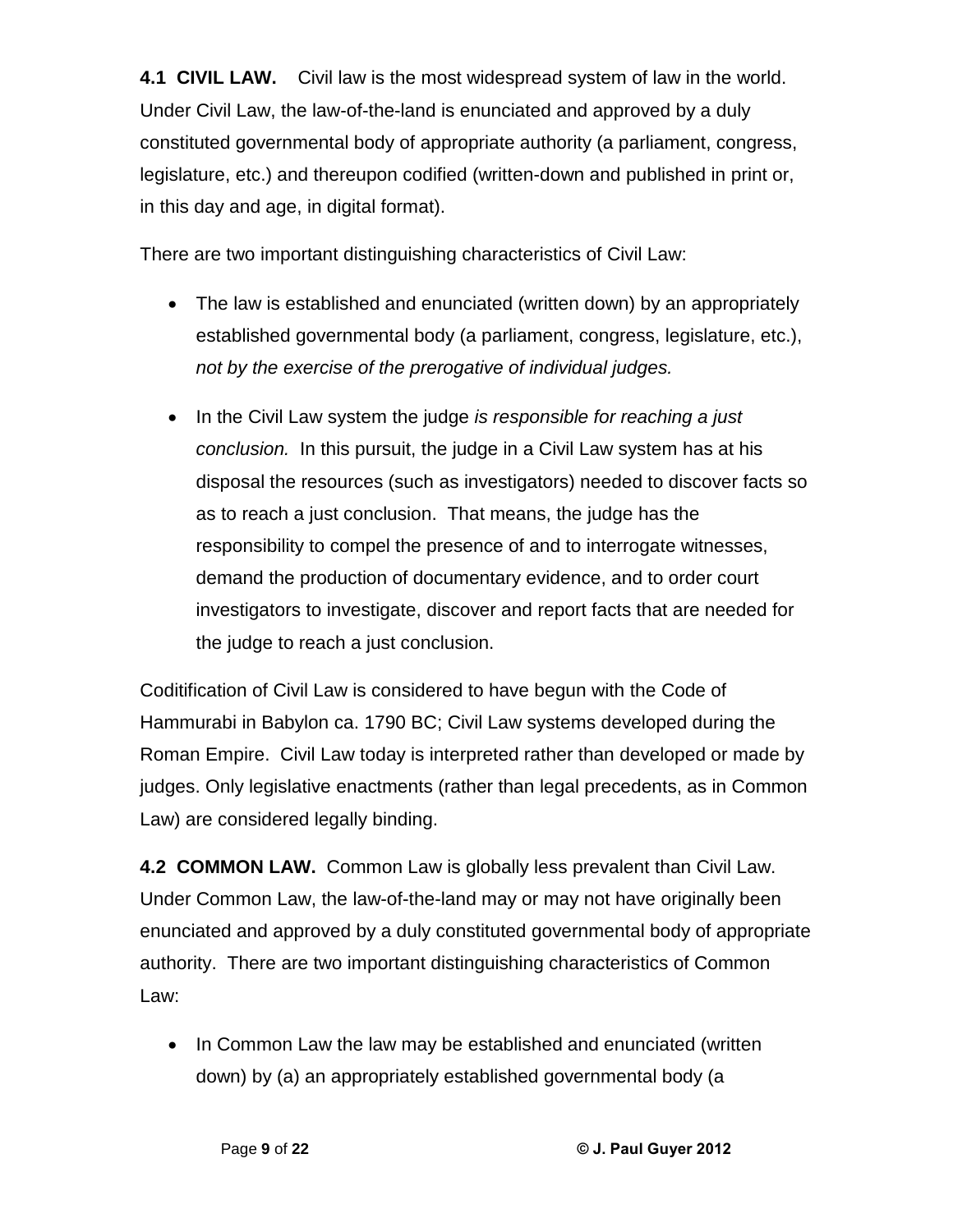parliament, congress, legislature, etc.), and in addition (b) by pronouncements of individual judges acting on their own volition.

 $\bullet$  In the Common Law system the judge is not responsible for reaching a just conclusion. The role of the judge (and jury) is to listen to the arguments presented by advocates for the plaintiff and the defendant and then decide which party is to prevail.

Common Law developed in England. Common law was later inherited by the English commonwealth of nations (that is, countries colonized by England, including the United States), and almost every former colony of the British Empire has adopted it. The doctrine of stare decisis or precedent by courts (that is, judges) is the major difference between Common Law and the codified Civil Law system.

Under Common Law the relationships between statutes and judicial decisions can be complex. In some jurisdictions such statutes may overrule judicial decisions or codify the topic covered by several contradictory or ambiguous decisions. In some jurisdictions judicial decisions may decide whether the jurisdiction's constitution allowed a particular statute or statutory provision to be made or what meaning is contained within the statutory provisions. In other words, under Common Law the judges (and jury) have much flexibility and freedom to make judgments as they see fit, based upon such criteria and biases as they may have.

**4.4 ISLAMIC LAW.** Islamic law is a system wherein the law-of-the-land has been enunciated and is enforced by religious authorities based on religious dogma. These religious authorities are not elected or appointed to their offices the contribution and the concreting congress dimensions and comparison and<br>dogma. These religious authorities are not elected or appointed to their offices<br>through any secular government mechanism....such as popular electi appoint where rengions changing in the ends of suppointed to their entriests<br>through any secular government mechanism....such as popular elections and<br>appointments. Islamic Law's application is generally confined to the Mi an sagn any secular geven mean meshang minosen as pepular sistems and<br>appointments. Islamic Law's application is generally confined to the Middle East<br>and northern Africa. It is a culturally "eastern" legal system. The Uni epponding increasing same epphoements generally commoders increased sectional and northern Africa. It is a culturally "eastern" legal system. The United States,<br>which is the focus of this discussion, is a "western" civiliz which is the focus of this discussion, is a "western" civilization and the culturally<br>"western" legal systems….Civil Law and Common Law….are of interest here. We will therefore set Islamic Law aside from this point forward.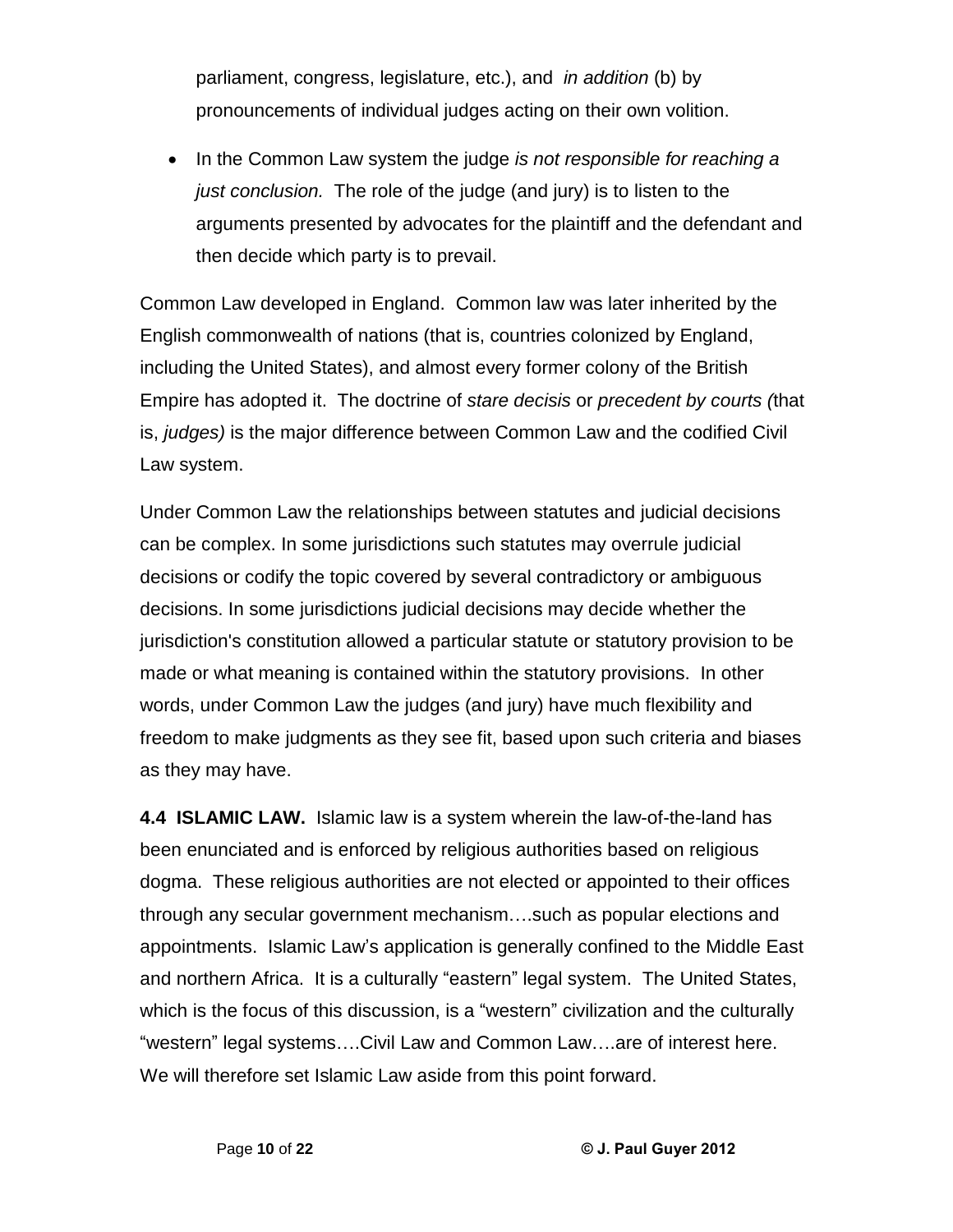#### **4.5 COMPARISON OF CIVIL AND COMMON LAW.** Table 3-3 illustrates and

| <b>TABLE 3-3</b><br>CIVIL LAW AND COMMON LAW COMPARED                                                                                                                                    |                                                                                                                                                                     |                                                                                                                                                                                                                          |  |
|------------------------------------------------------------------------------------------------------------------------------------------------------------------------------------------|---------------------------------------------------------------------------------------------------------------------------------------------------------------------|--------------------------------------------------------------------------------------------------------------------------------------------------------------------------------------------------------------------------|--|
| <b>CONSIDERATION</b>                                                                                                                                                                     | <b>CIVIL LAW</b>                                                                                                                                                    | <b>COMMON LAW</b>                                                                                                                                                                                                        |  |
| Law-of-the-land is enunciated<br>by                                                                                                                                                      | a duly<br>established<br>governmental<br>body (a                                                                                                                    | a duly established governmental body (a<br>parliament, congress, legislature, etc.),<br>and                                                                                                                              |  |
|                                                                                                                                                                                          | parliament,<br>congress,<br>legislature, etc.)                                                                                                                      | by individual judges based on their<br>personal interpretation of the law as<br>previously enunciated by governmental<br>bodies and other individual judges                                                              |  |
| The judicial authority (judge<br>and/or jury) is charged with<br>responsibility for                                                                                                      | reaching a just<br>conclusion                                                                                                                                       | listening to arguments and evidence<br>presented by the accusing party (plaintiff)<br>and accused party (defendant) and<br>making a decision favoring one party or<br>the other based on those arguments and<br>evidence |  |
| The judicial authority has a<br>responsibility and resources to<br>investigate the matter in order to<br>obtain evidence intended to<br>determine the truth and reach a<br>just judgment | Yes                                                                                                                                                                 | No                                                                                                                                                                                                                       |  |
| The judicial authority has a<br>responsibility to interrogate<br>witnesses in order to obtain<br>evidence intended to determine<br>the truth of the matter and reach<br>a just judgment  | Yes                                                                                                                                                                 | No                                                                                                                                                                                                                       |  |
| Advocates and expert witnesses<br>are effectively bound to provide<br>complete and unbiased evidence<br>and testimony                                                                    | Yes                                                                                                                                                                 | No. Advocates and their expert<br>witnesses are bound to present only<br>testimony and evidence that supports the<br>position of their client, including that<br>which is limited and biased.                            |  |
| Representative countries and<br>regions where this system is the<br>law-of-the-land are                                                                                                  | Europe and Asia<br>(including Russia<br>and China); Latin<br>America (Mexico,<br>Central and<br>South America);<br>African countries<br>not colonized by<br>England | Great Britain; the United States, Canada<br>and other countries that were formerly<br>part of the British Empire                                                                                                         |  |

contrasts some important features of Civil and Common Law.

Page **<sup>11</sup>** of **<sup>22</sup> © J. Paul Guyer <sup>2012</sup>** It may then be said of a Common Law legal system….<br>It may then be said of a Common Law legal system….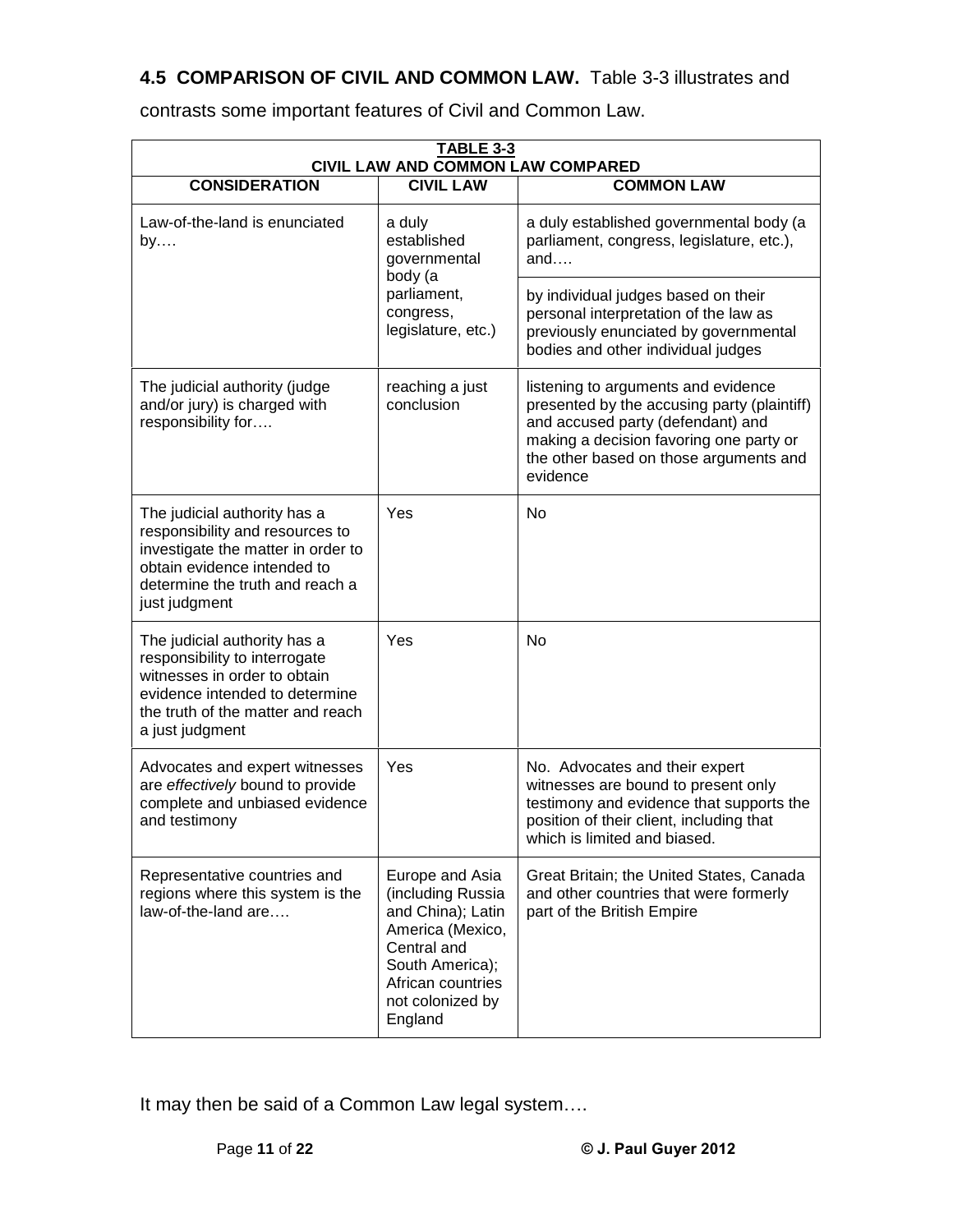The Judicial Authority (judge and/or jury) is responsible only for listening to arguments and considering evidence and testimony presented by Advocates (lawyers) and Expert Witnesses (i.e. forensic engineers) and rendering a judgment thereupon, in consideration of the law-of-the-land as previously enunciated by legislative bodies and other judges.

Ī

- Advocates (lawyers) and Expert Witnesses (i.e. forensic engineers) are not compelled to provide complete and unbiased testimony and evidence. To the contrary, it is common practice for Advocates and Expert Witnesses to present evidence and testimony to the Judicial Authority that is incomplete and biased, in furtherance of the interests of their client.
- Since the Judicial Authority has no responsibility to ascertain the truth of the matter, Advocates and Expert Witness have the flexibility to present evidence and testimony that is not true, in furtherance of the interests of their client.
- The Judicial Authority has no responsibility and resources to investigate and determine the completeness, absence of bias, and truthfulness of evidence and testimony presented by Advocates and Expert Witnesses.

Now letí<sup>s</sup> look at the second of these social constructsÖ.that of <sup>ì</sup>linear<sup>î</sup> and <sup>ì</sup>non-Now let's look at the<br>linear" thinkers.

#### **5. LINEAR AND NON-LINEAR THINKERS**.

with an issue, they apply universally accepted rules and reason logically to a<br>Page 12 of 22 **Paul Guyer 2012 5.1 LINEAR THINKERS.** Linear thinkers are driven by rules. When presented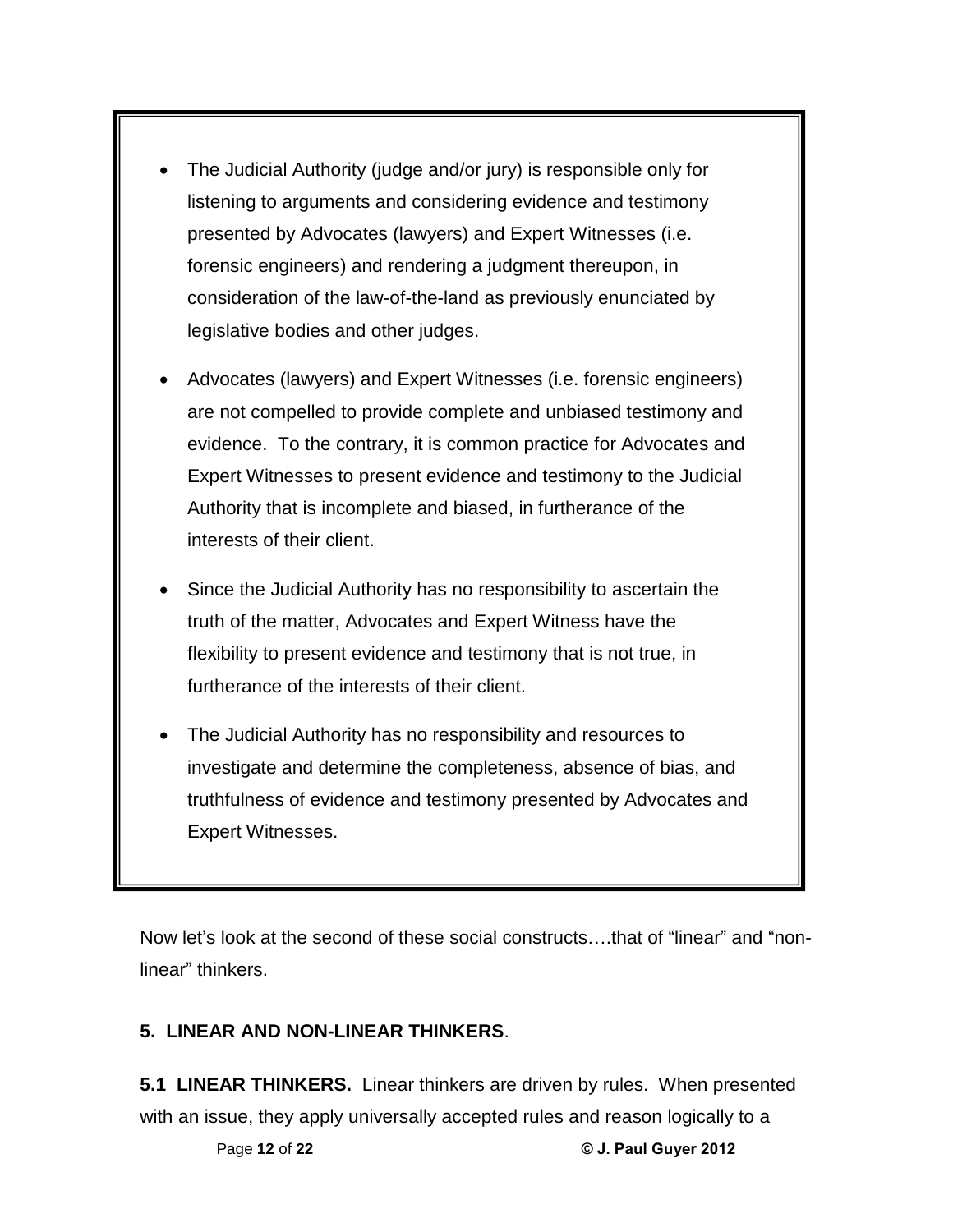conclusion that is driven by those rules. Engineers are classic examples of linear thinkers. Professional engineers are trained in engineering schools in the irrefutable laws of applied physics and learn to apply those laws to engineering problems in order to arrive at a correct solution. In engineering practice professional engineers are even more intensively driven by rules, in the form of numerous codes, regulations and design guides. Engineers are not the only examples of linear thinkers. Medical doctors, scientists and accountants are some other examples of linear thinkers. Here is a picture of how a linear thinker (such as an engineer) gets from a problem (Point A) to a solution (Point B).



Figure 5-1

A linear thinker arrives at Point B by logical application of rules, not because Point B is a pre-determined goal. But this is not how non-linear thinkers get from Point A to, perhaps.... Point B....or Point C or Point D, depending on which is his or her goal.

Page **<sup>13</sup>** of **<sup>22</sup> © J. Paul Guyer <sup>2012</sup>** become Chief Executive Officer of that large corporation (Point C). His goal is **5.2 NON-LINEAR THINKERS.** Non-linear thinkers are not concerned about rules. They are concerned about getting from "Point A to Point C." Point A is the situation with which they are currently confronted and Point C is where they want these they are senselies are surgining from them is a surface than the model situation with which they are currently confronted and Point C is where they want<br>to be. They are "goal-oriented." For example, if a non-linear t a clerk in the mail room of a large corporation (Point A) his goal may be to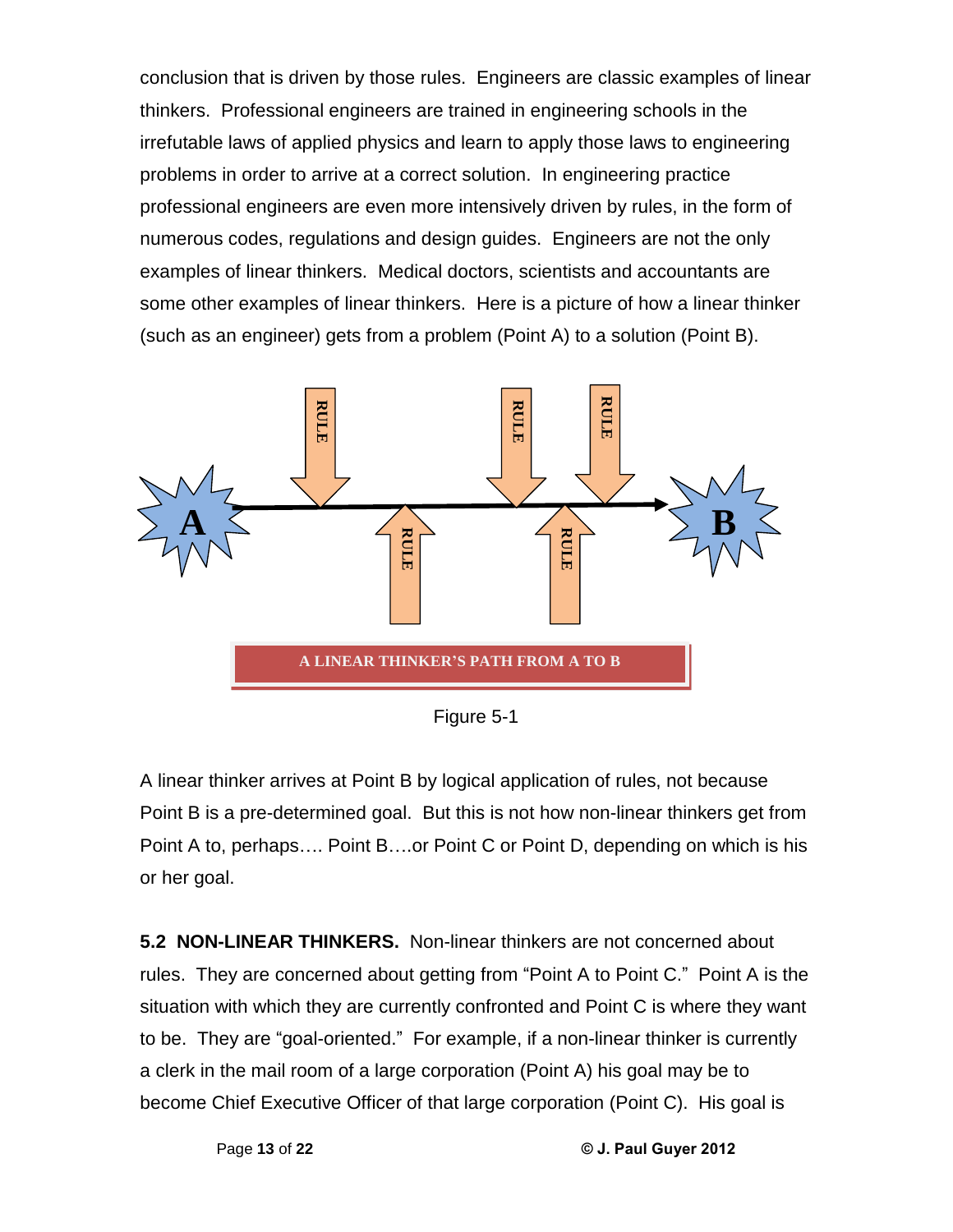not to design a big bridge (Point B). He wants to be Chief Executive Officer of that large corporation (Point C). Here is a picture of how a non-linear thinker gets from where he is now (Point A) to where he wants to be (Point C).



Figure 5-2

#### **5.3 TYPICAL LINEAR AND NON-LINEAR THINKERS.** Typical Linear

Thinkers are:

- **•** Professional Engineers
- **Scientists**  $\bullet$
- Medical Doctors  $\bullet$
- Accountants

Typical Non-Linear Thinkers are:

- Lawyers  $\bullet$
- Politicians  $\bullet$
- Salesmen  $\bullet$
- Artists

Page **<sup>14</sup>** of **<sup>22</sup> © J. Paul Guyer <sup>2012</sup>** • Artists<br>Now let's look at the third of these social constructs: *materialism*.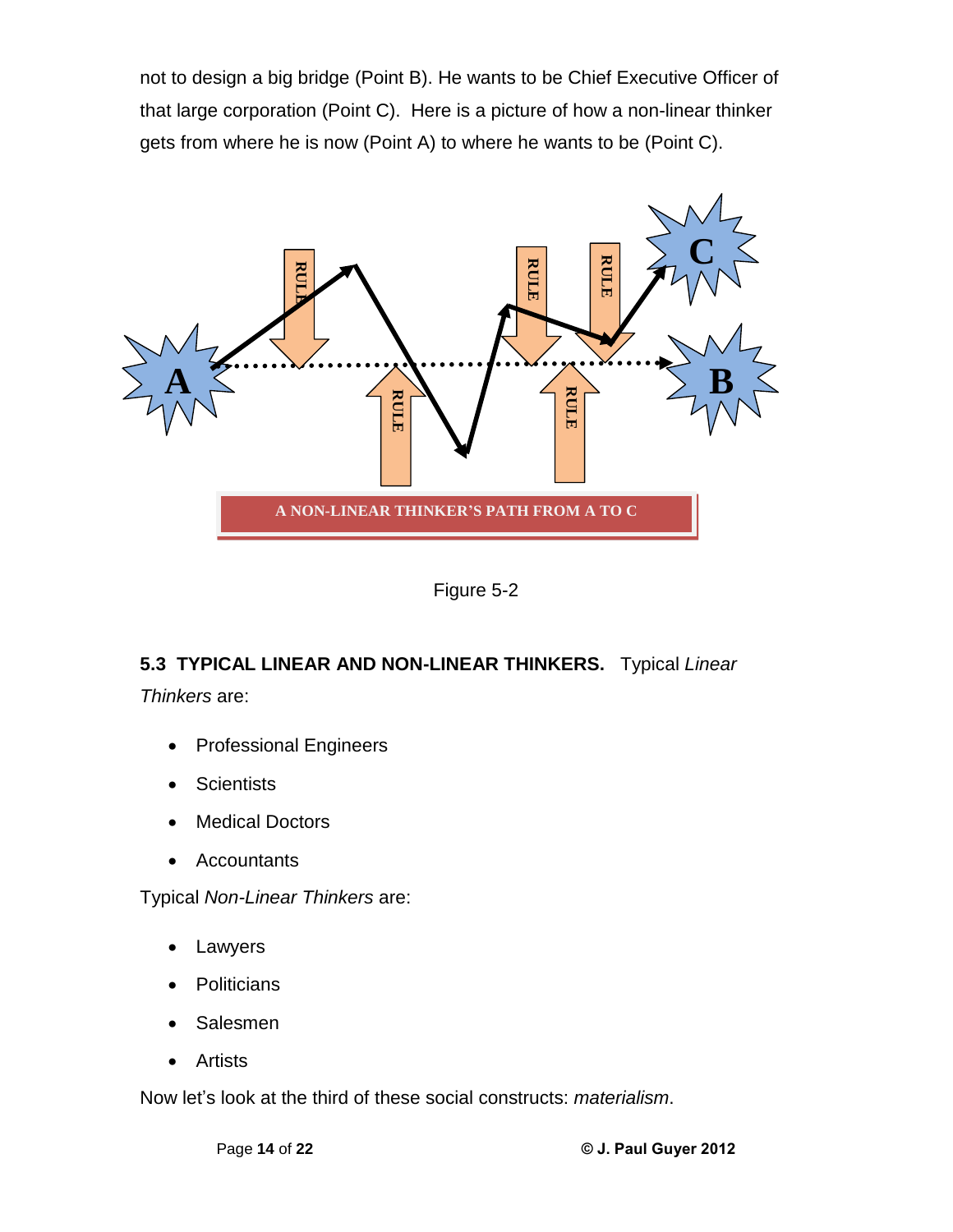#### **6. MATERIALISM**

The highest priorities of people are materialistic. People are driven to acquire the material things that bring them security, comfort, pleasure, and esteem from their peers.

The most famous articulation of human needs was by psychologist Abraham Maslow in 1943. His theory is known as "Maslow's hierarchy of needs" and is widely accepted today as credible. It is frequently represented by a pyramid with the highest priority needs at the base and the lowest at the top, thus providing a graphic quantification of what considerations people value most and devote the most energy to obtaining. See Figure 6-1.





Notice that people value most highly "food and water", "resources" and votice that people value most highly "food and water", "resources" and<br>property". In mercantile cultures the mechanism that has been developed to facilitate trading and exchange for these highly valued temporal desires is "money." Money is the medium people devote much of their energy to obtaining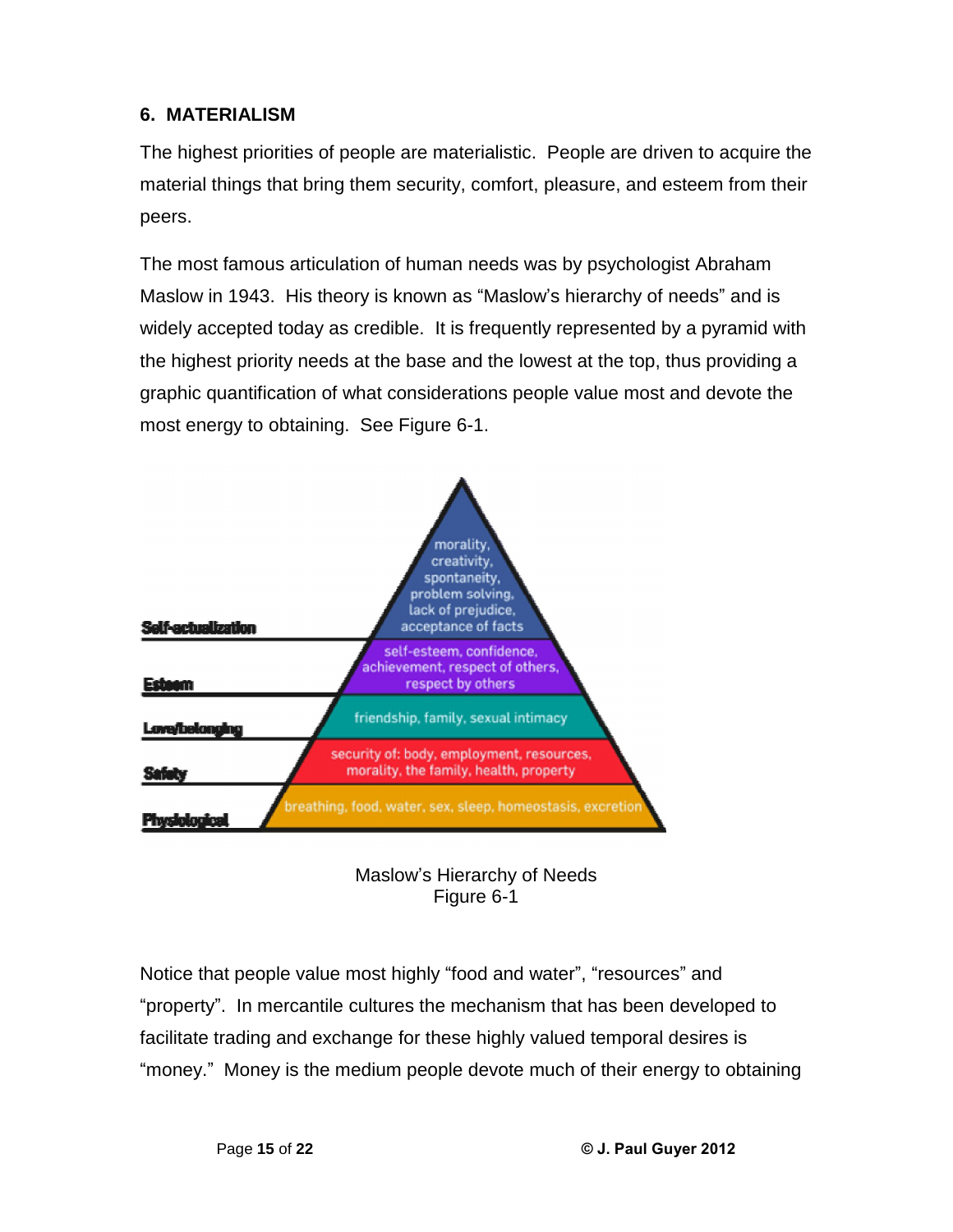so they can exchange it for material things that will satisfy their desire for security, comfort, pleasure, and esteem.

Legal systems<sup>î</sup> that have developed over eons purport to satisfy higher level human needs such as "morality", "problem solving", "lack of prejudice" and "acceptance of facts." There is, however, an inherent conflict with legal systems, such as Common Law, in mercantile cultures such as in the United States and else prace of these measures, non-comparational solution manages by strive<br>such as Common Law, in mercantile cultures such as in the United States and<br>elsewhere. The Common Law legal system nominally strives for "morality" problem as solution sant, in insteading sand so sact as in the stime states and<br>elsewhere. The Common Law legal system nominally strives for "morality",<br>problem solving", "lack of prejudice" and "acceptance of facts", but motivation the common can regar oyet in nominally elimeter therally,<br>"problem solving", "lack of prejudice" and "acceptance of facts", but the primary<br>motivation of the humans (Lawyers....and note that all Judges are Lawye and Expert Witnesses as well) engaged in the Common Law legal system as a mercantile enterprise (san joven take there are easy of a sample in the money and Expert Witnesses as well) engaged in the Common Law legal system as a<br>mercantile enterprise is to acquire money which can be exchanged for " water and the rest control of the rest, in the common term regaring control in<br>mercantile enterprise is to acquire money which can be exchanged for "food and<br>water", "resources" and "property". This conflict is the root of inherent in the business of forensic engineering.

#### **7. THE ETHICAL ISSUES**

unlikely to engage....lawyers who lose cases. It, therefore, is not unreasonable<br>Page 16 of 22 **Durier** © J. Paul Guyer 2012 The root of the ethical issues in forensic engineering is the conflict between the high level objectives of a legal system and the basic objectives of the humans engaged in the legal system as a mercantile enterprise. Lawyers, of course, are the primary participants in a legal system. Indeed, in Common Law cultures such as that in the United States, the caricature of avaricious lawyers doing everything possible to make money from the legal system is likely not too far from the truth. This is consistent with the psychological profile of lawyers as "non-linear thinkers.<sup>î</sup> They are willing to do almost anything regardless of moral and ethical rules to achieve their goal of "making money." This is also consistent with the role of lawyers in a Common Law legal system. A lawyer in the Common Law legal system is an advocate for his client. He has no responsibility to present evidence and testimony to the judicial authority that is complete, unbiased and true. Indeed a lawyer is free to present evidence and testimony that is incomplete, biased and untrue. And because of mercantile considerations....clients are uphosin structure and resulting that to<br>incomplete, biased and untrue. And because of mercantile<br>considerations....clients are unlikely to return to, and prospective clients are uncempress, and cannot and are condensed by increments<br>considerations....clients are unlikely to return to, and prospective clients are<br>unlikely to engage....lawyers who lose cases. It, therefore, is not unreasonable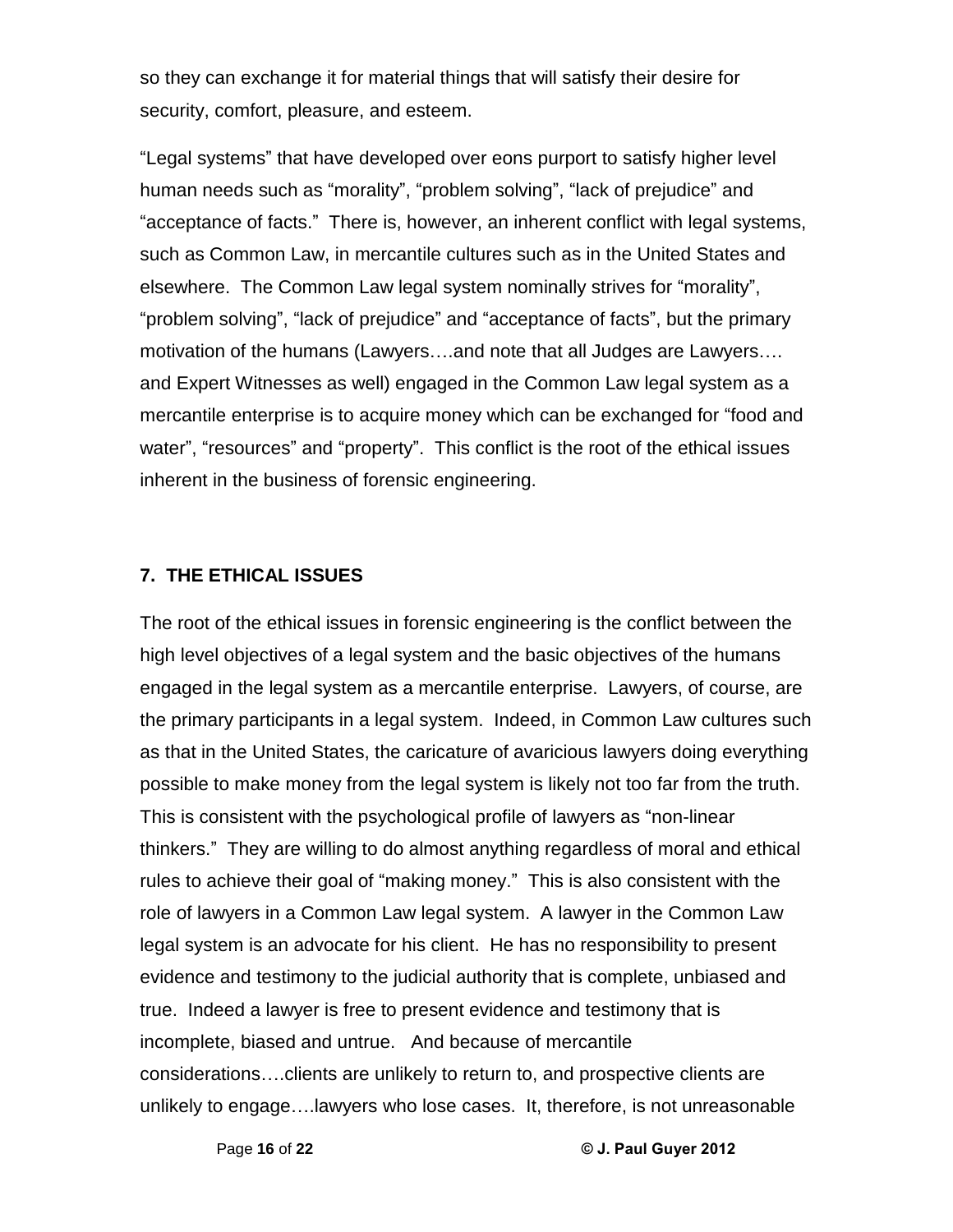to expect lawyers to do whatever is possible, short of going to jail, to win cases. And this may wellentail presenting evidence and testimony to a judicial authority that is incomplete, biased and untrue.

Expert witnesses include those engaged in forensic engineering. These forensic engineers are subject to the same mercantile forces as lawyers. They are technical advocates for a specific client. In a Common Law legal system they are free to present evidence and testimony to a judicial authority that is incomplete, biased and untrue, in pursuit of their clientí<sup>s</sup> interest. They are also aware that forensic engineers who provide evidence and testimony to a judicial authority which does not result in a judgment that is favorable to the forensic engineer's client are unlikely to receive repeat business from that client and prospective clients will question the wisdom of retaining them in the future.

This, then, is the fundamental ethical issue present in forensic engineering....

#### **The Ethical Issue**

How can the public and the engineering profession assure that the mercantile interests of professional engineers engaged in the forensic engineering business do not move them to provide incomplete, biased and false technical evidence and testimony to judicial authorities that unjustly damages persons, companies and agencies?

#### **8. RESOLVING THE ETHICAL ISSUES**

These are the ways business and professional behavior of individuals may be Influenced....<br>These are the way<br>influenced....

- **Moral suasion**
- **Professional censure**
- **Government regulation**
- **Legal proscription**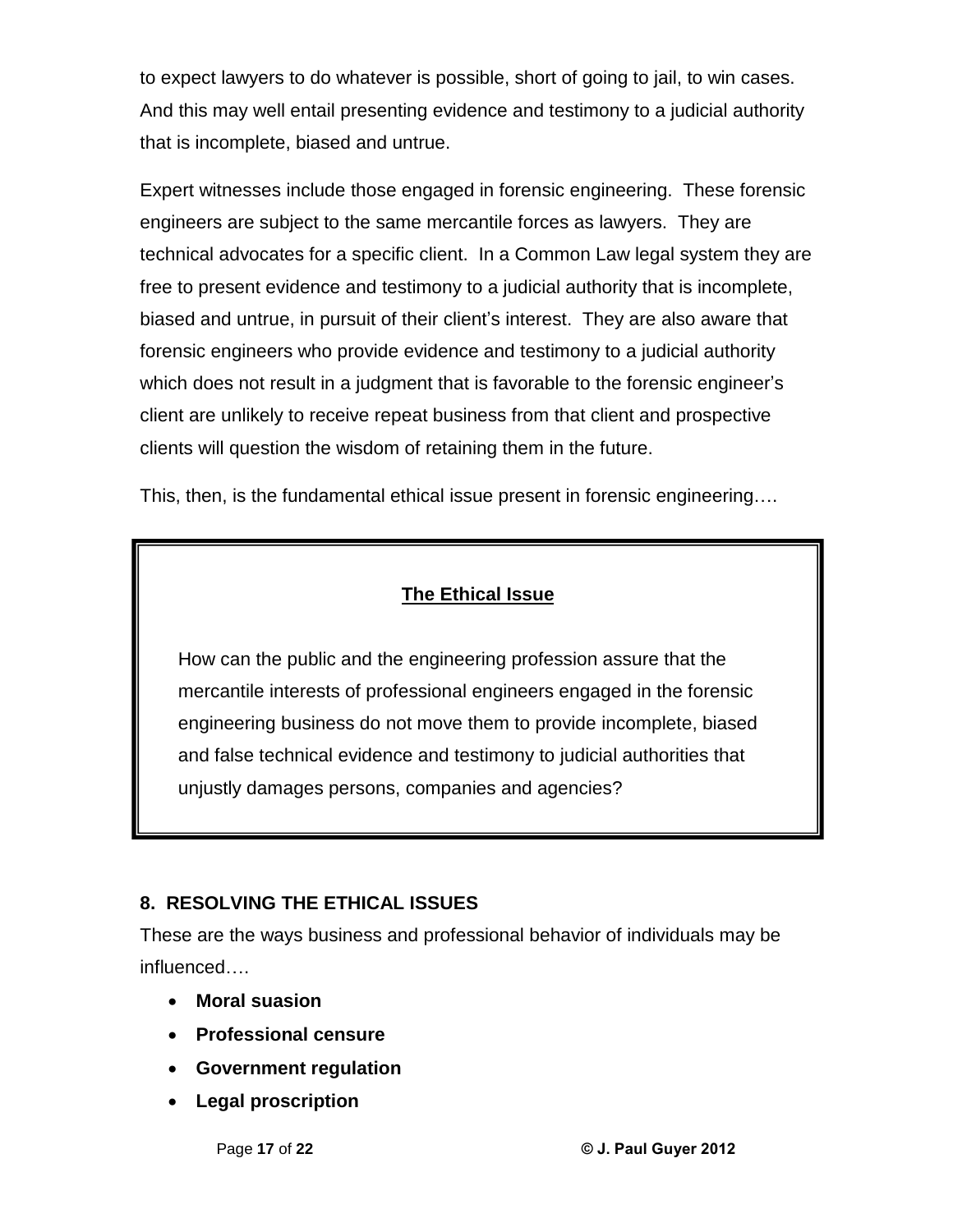#### **Mercantile persuasion**

**8.1 MORAL SUASION.** Moral suasion can take many forms but all involve an appeal to the higher human need of "morality." In some way methods of moral suasion all amount to preaching that the undesirable behavior is bad. This might be an approach in an eastern culture under Islamic Law but in a western mercantile culture the strong and the strong term of strate is started the magnetic<br>be an approach in an eastern culture under Islamic Law but in a western<br>mercantile culture the strong, fundamental human need to "make mon going to over-present in the subset of the matter such the model in the most of.<br>The mercantile culture the strong, fundamental human need to "make money" is<br>going to override the higher human need of "morality." Moral sua to prevent a professional engineer whose livelihood is derived from the business enterprise of forensic engineering from presenting incomplete, biased and false evidence and testimony to a judicial authority in furtherance of his client's<br>evidence and testimony to a judicial authority in furtherance of his client's interest. The only thing less likely would be moral suasion influencing a lawyer engaged in the business enterprise of practicing the law to not present incomplete, biased and false evidence and testimony to a judicial authority in engaged in the business sincrepties of<br>incomplete, biased and false evidence<br>furtherance of his client's interest.

**8.2 PROFESSIONAL CENSURE.** Professional engineering societies are "weak" compared to, say, bar associations which are "strong." If a certain type of behavior of its lawyer-members is proscribed by a bar association, a bar association typically has the power to prevent a transgressing member from engaging in the business of practicing the law.This is an effective censure because it prevents the lawyer-member from satisfying his most basic need, which is to make money. Professional engineering societies have no such power to prevent an engineer-member from satisfying the basic human need to make money. Indeed, membership in professional engineering societies is completely voluntary and rather spotty at best. There is no scenario that can be envisioned where censure by a professional engineering society would be effective in manally and taken openy and continuate the conditional engineering socienties.<br>
modifying a professional engineer's behavior.

Page **<sup>18</sup>** of **<sup>22</sup> © J. Paul Guyer <sup>2012</sup>** registration boards to control behavior of engineers, however, applies to only a**8.3 GOVERNMENT REGULATION.** The ability of some engineers to satisfy their basic human need to make money can be controlled by government regulation, specifically by engineering registration boards. The power of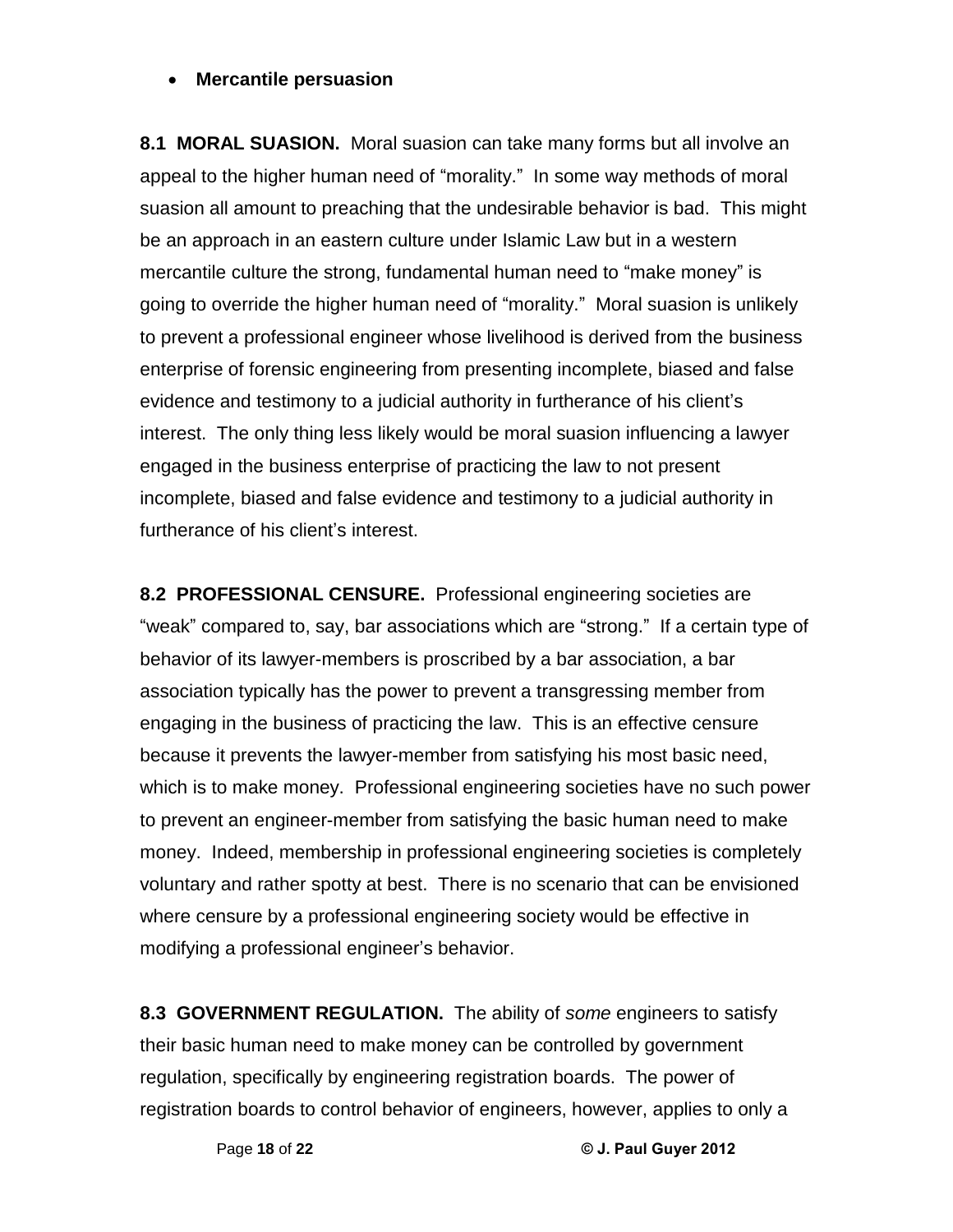small segment of the engineering profession in the United States. It applies only to those engineers who seek to use the title *professional* engineer and offer their services directly to the public. The vast majority of well qualified engineers in the United States, however, are employed by companies and agencies which are exempt from professional engineering registration laws and engineers employed by them are not required to be registered as a matter of law. An additional complicating factor is motivating engineering registration board bureaucracies to take action on a matter such as this. It might be said that government bureaucracies have a high moment of inertia.

Additionally, because governmental action would be required, any attempt to prevent forensic engineers from presenting evidence and testimony to judicial authorities, a control governmental trader include to quite a, any attempt to<br>prevent forensic engineers from presenting evidence and testimony to judicial<br>authorities that is incomplete, biased and untrue would be opposed lobbyists. This opposition would arise because the fundamental strategy of lawyers is to present evidence, testimony and arguments to judicial authorities that is incomplete, biased and untrue when it is in furtherance of a client's interest. Given the proven power of lawyers' lobbyists to influence governmental bodies throughout the 50 states and in Washington, D.C., this would be a formidable barrier to overcome.

Page **<sup>19</sup>** of **<sup>22</sup> © J. Paul Guyer <sup>2012</sup>** will never remedy this ethical failure because of the fundamental nature of the**8.4 LEGAL PROSCRIPTION.** Were judicial authorities (judges) to enunciate that forensic engineers must not provide testimony and evidence that is incomplete, biased and untrue...and if the judicial authorities enforced these proscriptions with meaningful penalties such as contempt citations with mandatory incarceration, proscription within the legalsystem might be effective. This could, however, only be effective under a system of Civil Law wherein the judicial authority (judge) and lawyers have a responsibility to investigate and reach a just judgment. Under Common Law the judicial authority (judge/jury) has no responsibility (gange) and rangers made at each persusting to arrive any measure and<br>reach a just judgment. Under Common Law the judicial authority (judge/jury) has<br>no responsibility to arrive at a just judgment. The ju responsibility is to listen to the evidence, testimony and arguments of the no responsibility to arrive at a just judgment. The judicial authority's only<br>responsibility is to listen to the evidence, testimony and arguments of the<br>opposing advocates....which may be incomplete, biased and untrue.... thereupon render a judgment favoring one party or the other. Legal proscription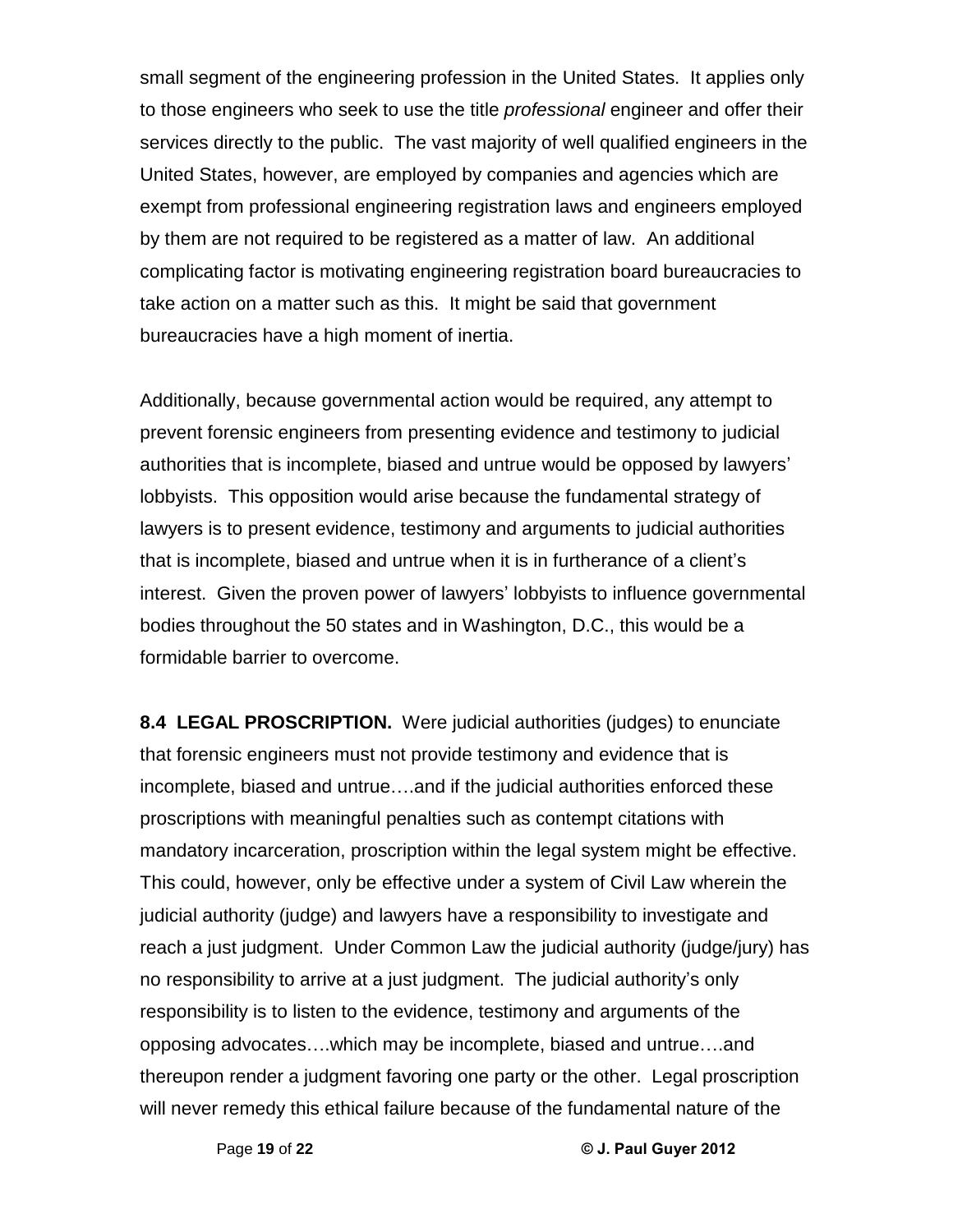Common Law system and the fealty and economic investment judges and lawyers in the United States and other common law countries have in it.

**8.5 MERCANTILE PERSUASION.** Herein may lie the solution to the rub.<br>Forensic engineers are motivated for mercantile reasons to present evidence and testimony to judicial authorities that is incomplete, biased and untrue if it advances the interests of their clients. But the same common law mechanisms may be used to motivate forensic engineers to present only evidence and testimony to judicial authorities that is complete, unbiased and true.

This is the threat of being sued.

**9. THE ROAD FORWARD.** The Common Law legal system is a mercantile system. It has developed over centuries as a mercantile system to benefit its primary participants.<br>System. It has developed over centuries as a mercantile system to benefit its<br>primary participants....advocates (lawyers). De facto, the Common Law's pretense to be a system for delivering justice is inconsequential. Here is how this printery participarmer research<br>pretense to be a system for deliv<br>mercantile system works.... **The cost to make a claim against another party....to file a lawsuit....is** 

- **miniscule**, perhaps a few hundred dollars. Once a party is sued, the accused party is compelled to hire a lawyer. In theory an accused party could go before a judicial authority and present his own evidence, testimony and arguments. But this will never succeed because if it did there would be no mercantile opportunities for advocates (lawyers). Judicial authorities (judges) would never allow this to happen because incret institute increaming uppertunities for autrestice (iamysre).<br>Judicial authorities (judges) would never allow this to happen because<br>judicial authorities (judges) have the same basic human need....to make judicial authorities (judges) have the same basic human need….to make<br>money… as advocates (lawyers). And judicial authorities (judges) are just advocates (lawyers) in different clothing.
- **Having been sued, the accused party is subject to extortionate**  $\bullet$ **pressures.** The accused is compelled by the Common Law mercantile system to hire an advocate (lawyer). If the accused party does not hire an Page **<sup>20</sup>** of **<sup>22</sup> © J. Paul Guyer <sup>2012</sup>** advocate (lawyer) the Common Law is enunciated such that the accused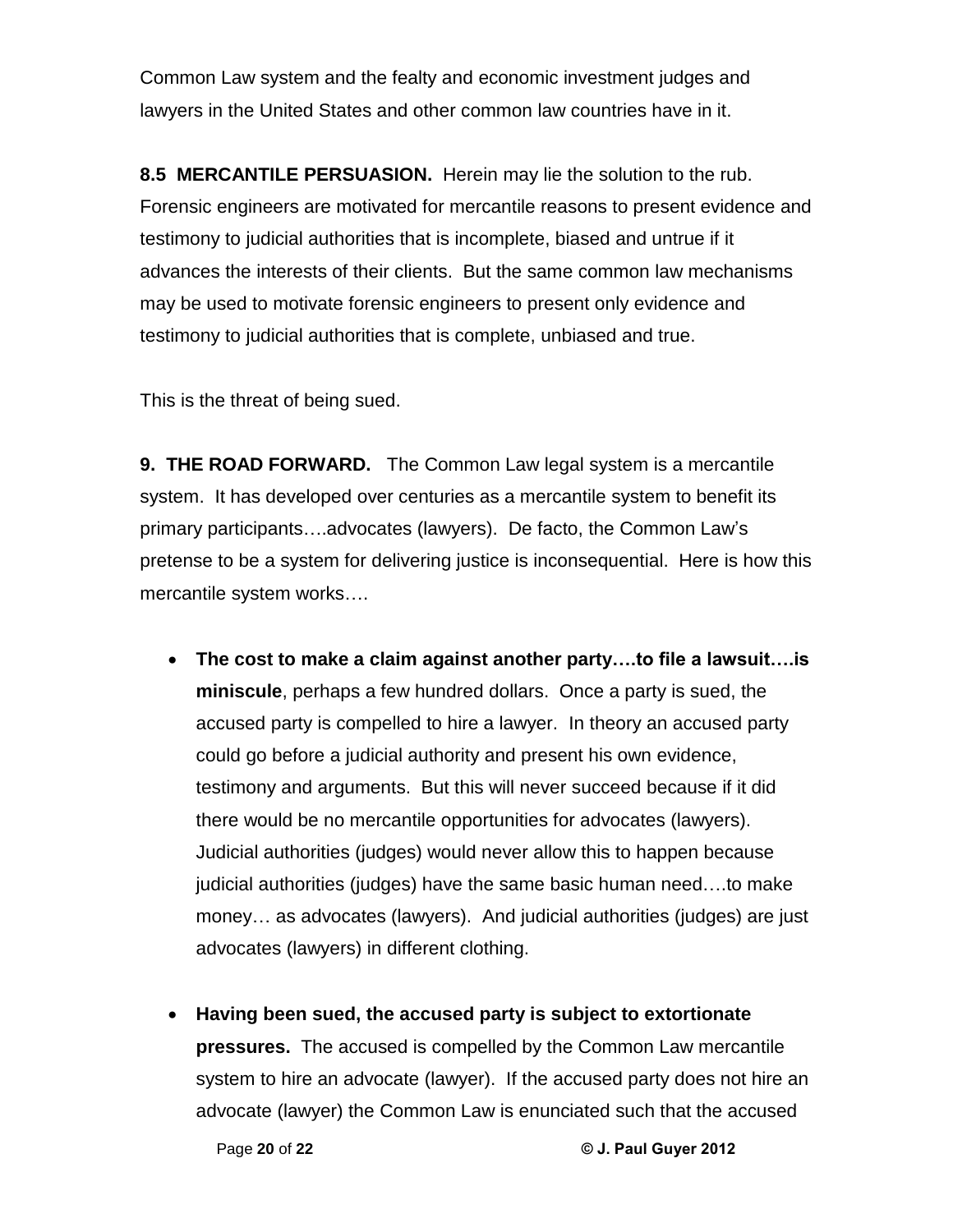party is automatically liable to the accusing party for whatever amount of party is automatically liable to the accusing party for whatever amount <mark>c</mark><br>compensation the accusing party elects to claim ….without any determination of right or wrong.

- **The accused party is compelled to hire an advocate (lawyer)....who is free to charge hourly rates and fictitiously claim hours of work all out of the advanced party to dempender to the advancedite (i.e., ) c) intuities to**<br>free to charge hourly rates and fictitiously claim hours of work all out<br>of proportion to the value of the advocate's services. The cost fo accusing party to make a specious claim (file a law suit) is miniscule but the cost for the accused party to defend himself is massive.
- **Out of fear of the cost of defense the accused party submits to the Out of fear of the cost of defense the accused party submits to the<br>accusing party's demands. Thus an accused party is forced by** economic necessity to pay an unjustified amount to settle an unwarranted coopering party o actitution times arresoscourparty to to cool by<br>economic necessity to pay an unjustified amount to settle an unwarranted<br>claim, which includes outsized compensation for the accusing party's advocate (lawyer).

This is how the extortionate pressures work on the accused party. But let me This is how the extortionate pressure<br>now make a modest proposal….

#### **Resolving the Ethical Issue**

Employ law suits against forensic engineers to neutralize those who use the legal system for egregious mercantile purposes.

The cost to file a law suit against a forensic engineer is minimal. There are many arguable causes for legal action: defamation, libel, slander, fraud, interference with business relations, abuse of legal process, perjury, etc. Filing a law suit against a forensic engineer who uses the legal system for egregiously mercantile purposes will, as the saying goes, put the shoe on the other foot. The accused forensic engineer will be subjected to the same extortionate costs of legal defense as were his victims. After being forced to settle a few law suits it is unlikely a practitioner will continue to view the forensic engineering business as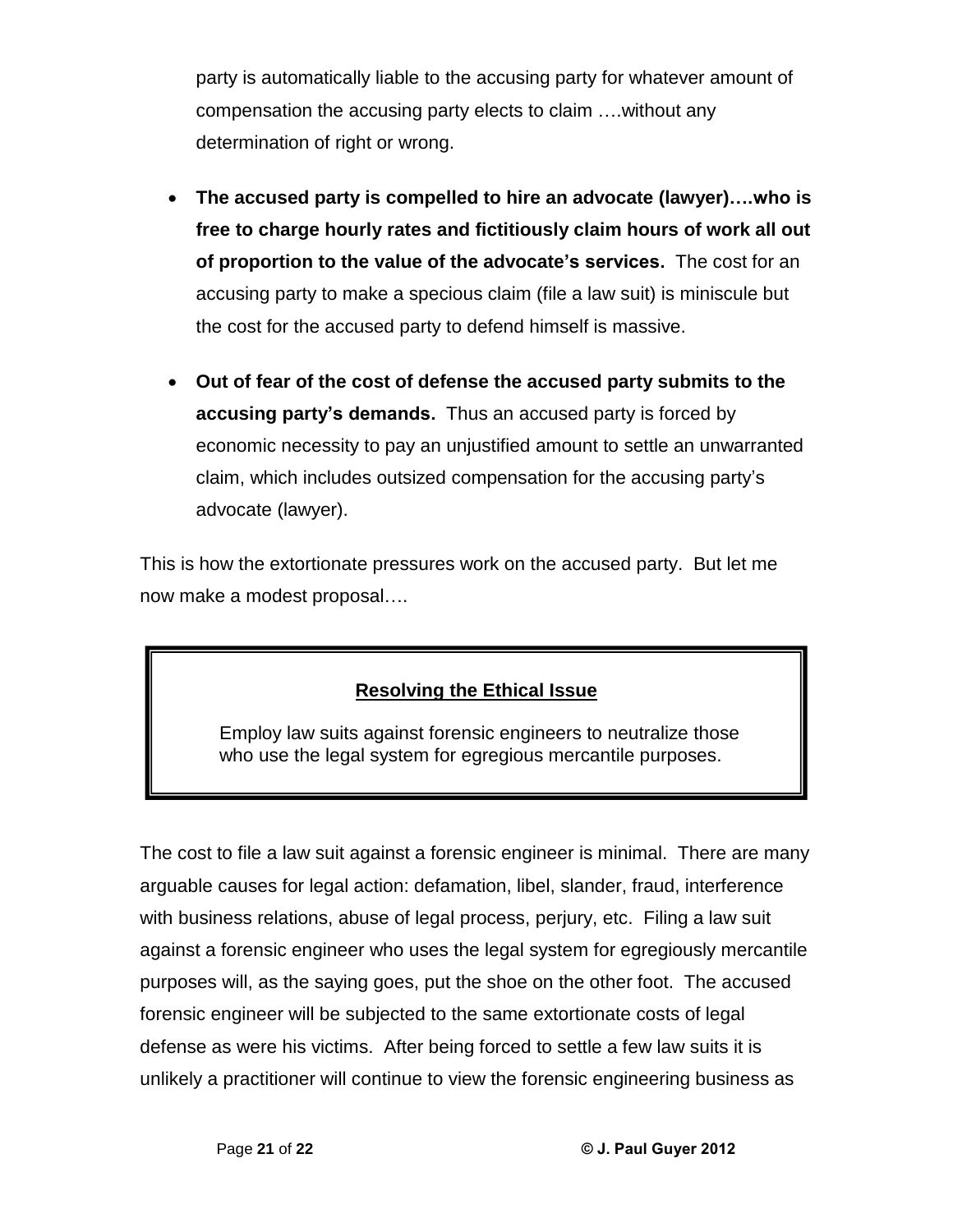highly profitable. Steps professional engineers can take to address this issue are:

#### **Steps to Take**

- Meet and confer with other professional engineers who may share your concern about abuses in the forensic engineering business, to identify specific forensic engineers who are believed to be using the legal system for egregiously mercantile purposes. This effort might be initiated, for example, through informal conversations at engineering society meetings.
- Establish relationships with lawyers (particularly those with engineering degrees) to pursue contingent-fee suits against such offending forensic engineers. Note there are many under employed lawyers who will file a law suit on a contingent fee basis no matter how specious the cause of action may be.
- The ensuing settlement may well result in not only a handsome fee for your partner-lawyer, but a nice bit of compensation for your own time and effort.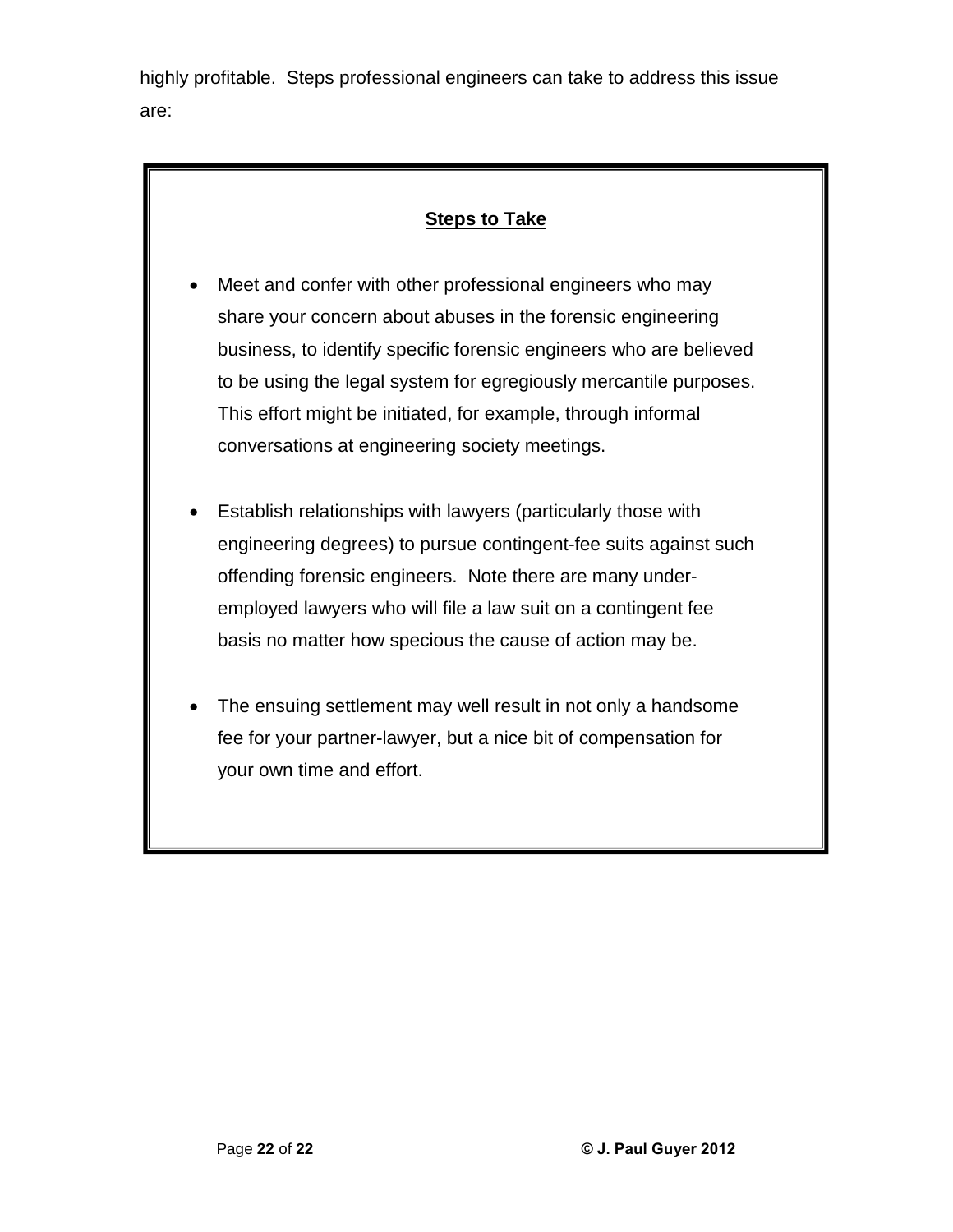# **QUIZ**

## **Ethical Issues in Forensic Engineering**

| 1. Forensic engineering is $a/an$ ________________________________.                                                                                                              |  |
|----------------------------------------------------------------------------------------------------------------------------------------------------------------------------------|--|
| a. business enterprise<br>b. technical discipline<br>c. engineering discipline<br>d. engineering subspecialty                                                                    |  |
| 2. Forensic engineering is an appendage of the ________________.                                                                                                                 |  |
| a. mechanical engineering discipline<br>b. civil law system<br>c. legal system in the United States<br>d. civil engineering discipline                                           |  |
| 3. A judicial authority in a common law system is the ______________.                                                                                                            |  |
| a. judge<br>b. plaintiff<br>c. defendant<br>d. forensic engineer                                                                                                                 |  |
|                                                                                                                                                                                  |  |
| a. expert witness<br>b. advocate<br>c. plaintiff<br>d. defendant                                                                                                                 |  |
| 5. A judicial authority may reach a/an ______________ conclusion in a common law legal system<br>whereby the plaintiff is compensated by the defendant for an injury or damages. |  |

- a. unjust
- b. just
- c. inconclusive
- d. involuntary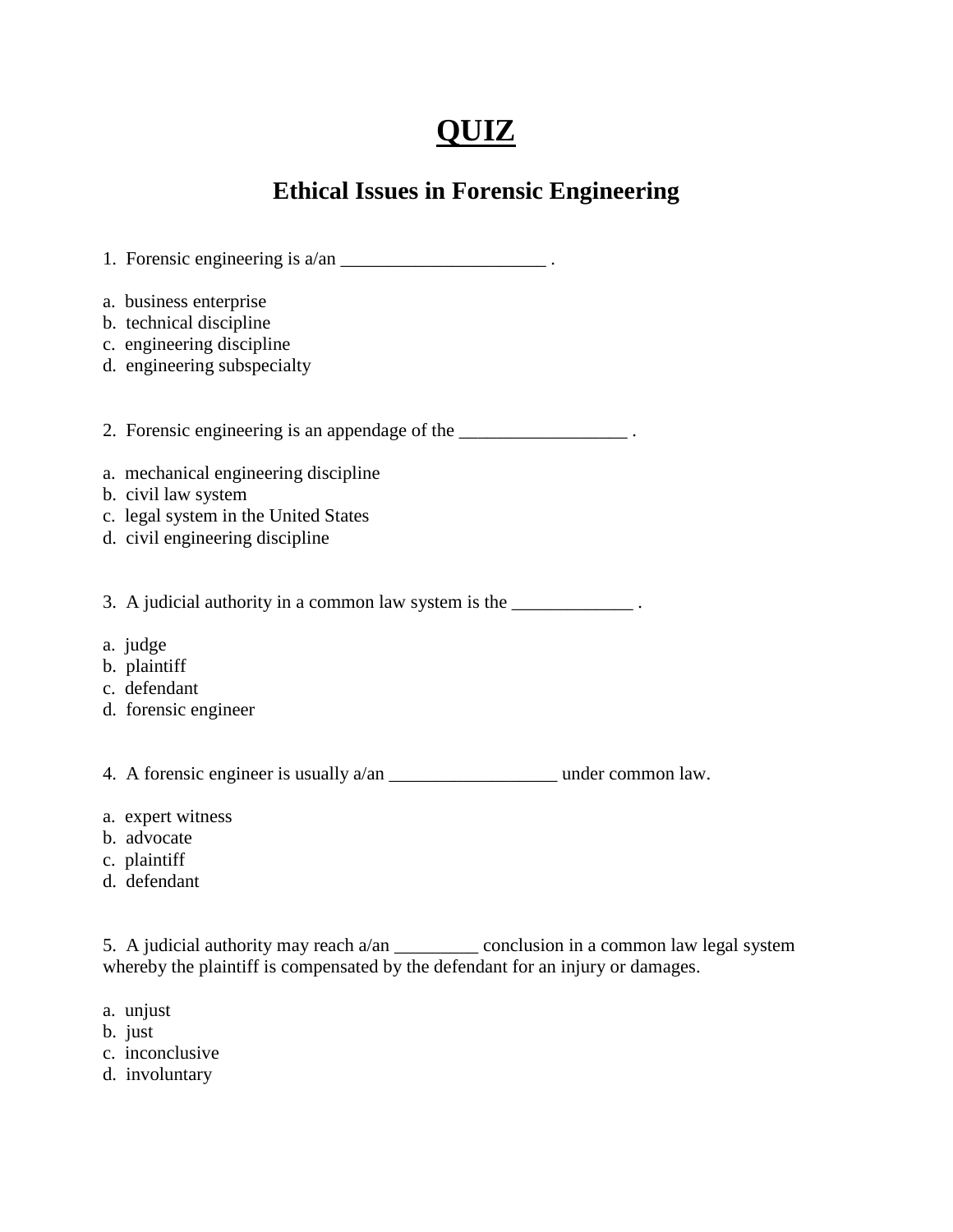6. The three principal legal systems in the world are common, civil and \_\_\_\_\_\_\_\_\_\_\_\_\_\_ law.

- a. Roman
- b. Islamic
- c. English
- d. code

7. In a system of civil law the judge has a duty to determine the \_\_\_\_\_\_\_\_\_\_\_ of the matter.

- a. relevance
- b. duration
- c. truth
- d. necessity

8. In a common law jurisdiction forensic engineers are not compelled to provide complete and **EXECUTE:** testimony and evidence.

- a. unbiased
- b. biased
- c. verified
- d. unverified

9. In a common law jurisdiction a judge has no responsibility to \_\_\_\_\_\_\_\_\_ to determine the completeness, absence of bias, and truth of expert witness testimony.

- a. rule on motions
- b. collate evidence
- c. verify testimony
- d. investigate

10. One theory of human behavior characterizes people as linear or \_\_\_\_\_\_\_\_\_\_\_ thinkers.

- a. diffuse
- b. logical
- c. non-linear
- d. curvilinear